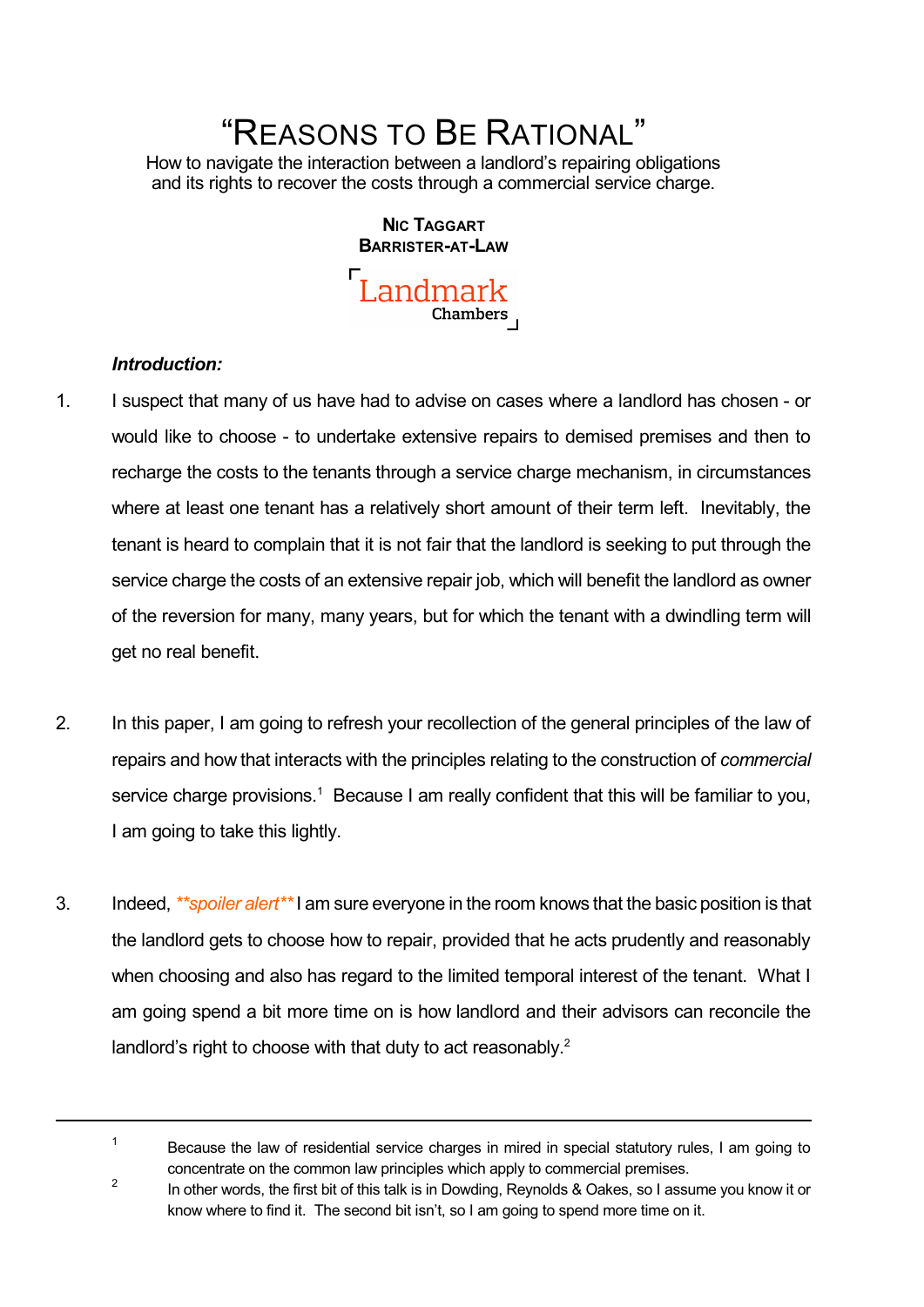# *The Choice of Works Where There Is No Service Charge - Who Pays Says:*

- 4. Let us start with the most simple situation, without the added complication of the costs of the works of repair being recoverable through a service charge. The basic position is that the party charged with the duty to repair gets to choose the method of repair, because they bear the cost: who pays, says.<sup>3</sup>
- 5. That statement is oversimplified, because the paying party does not have a free hand to choose to do whatever he likes. First of all, there is no "repair" without "disrepair", because "keeping in repair means remedying disrepair". <sup>4</sup> Whether or not there is disrepair involves an evaluation of a number of contributing factors. In *Holding & Management Ltd. v. Property Holding & Investment Trust Ltd*., Nicholls LJ said that the following factors might be material, when even construing the word "repair":<sup>5</sup>
	- 5.1 the nature of the building;
	- 5.2 the terms of the lease;
	- 5.3 the state of the building at the date of the lease;
	- 5.4 the nature and extent of the defect sought to be remedied;
	- 5.5 the nature, extent, and cost of the proposed remedial works;
	- 5.6 at whose expense the proposed remedial works are to be done;
	- 5.7 the value of the building and its expected lifespan;
	- 5.8 the effect of the works on such value and lifespan;
	- 5.9 current building practice;
	- 5.10 the likelihood of a recurrence if one remedy rather than another is adopted;
	- 5.11 the comparative cost of alternative remedial works and their impact on the use and enjoyment of the building by the occupants; and
	- 5.12 the weight to be attached to these circumstances will vary from case to case.

5 [1990] 1 EGLR 65, 68 (CA).

<sup>3</sup> *Plough Investments v. Manchester City Council* [1989] 1 EGLR 244 (Scott J); *Hounslow London Borough Council v. Waaler* [2017] 1 WLR 2817, [14] (CA) *per* Lewison LJ.

<sup>4</sup> See Lord Hoffmann in *Southwark London Borough Council v. Mills* [2001] 1 AC 1, 4 (HL).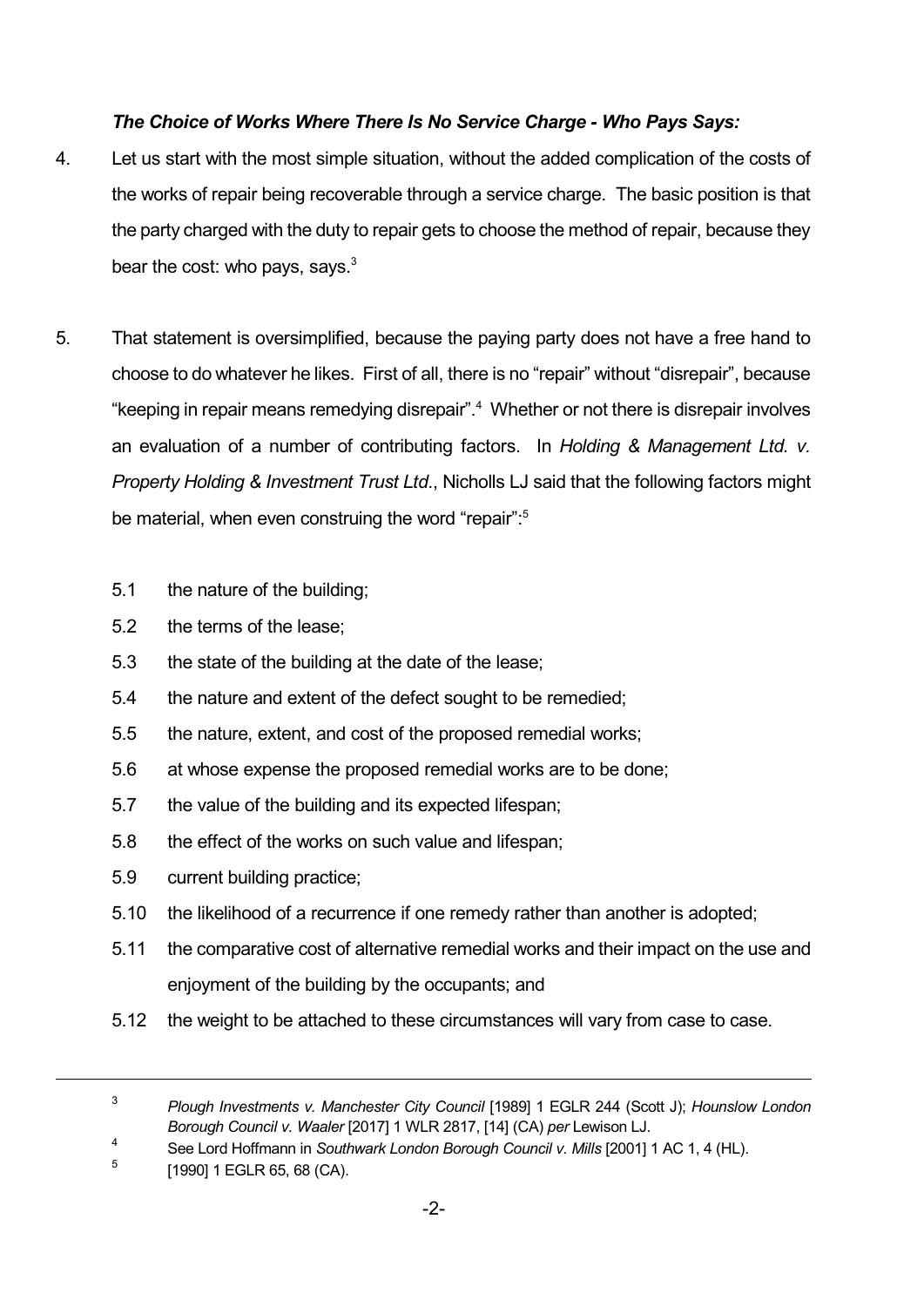- 6. Assuming that there is repair to be undertaken, the party charged with the obligation still has to adopt such works and materials as are "prudent", being "such methods and mode of repair as a sensible person would adopt", and which "a competent, careful surveyor or other appropriate professional person would advise as being appropriate".<sup>6</sup>
- 7. Where there is a legitimate choice of methods available to discharge an obligation, both of which are compliant with the standard set by the lease, the person bearing the obligation to undertake the work has the *prima facie* right to choose the method by which the obligation is discharged. In *Riverside Property Investments Ltd. v. Blackhawk Automotive,* HH Judge Peter Coulson QC said:<sup>7</sup>

[54](iv) if there is a dispute between replacement, on the one hand, and repair, on the other, replacement will be required only if repair is not reasonably or sensibly possible: *Ultraworth Ltd. v. General Accident Fire & Life Assurance Corporation plc* and *Dame Margaret Hungerford Charity Trustees v. Beazeley*. In the latter case, the Court of Appeal upheld the decision by the trial judge that, although everyone was agreed that a new roof was needed, the carrying out by the trustees of running repairs ensured that they complied with their repairing obligations in view of the age and character of the dwelling....

(v) if there are two ways in which the covenant might properly be performed, the tenant is entitled to choose which method to utilise. Since the tenant is almost certainly going to choose the least expensive option, it cannot be criticised for so doing: see *Ultraworth*. That position is not different to the situation concerning a claim for defects under a building contract where proper remedial works can be carried out in one of two ways. All other things being equal, the cheapest option will be appropriate: see the judgment of Judge Hicks QC in *George Fischer Holdings Ltd. v. Multi Design Consultants Ltd.*

That was a case where the repairing obligation lay on the tenant, hence the Judge's reference to the tenant getting to choose: if the obligation to repair is the landlord's, obviously the landlord gets to choose.

8. The party charged with the obligation to repair is not obliged to undertake either the most expensive or the cheapest prudent remedy or anything in between. The choice between methods also entitles the covenanting party to choose either the most or least extensive

<sup>6</sup> *Per* Neuberger J in*Gibson Investments Ltd. v. Chesterton plc (Nº.1)* [2002] 2P&CR 32, [38](C)(i) and (iii) (Neuberger J).

<sup>7</sup> [2005] 1 EGLR 114 (HH Judge Peter Coulson QC).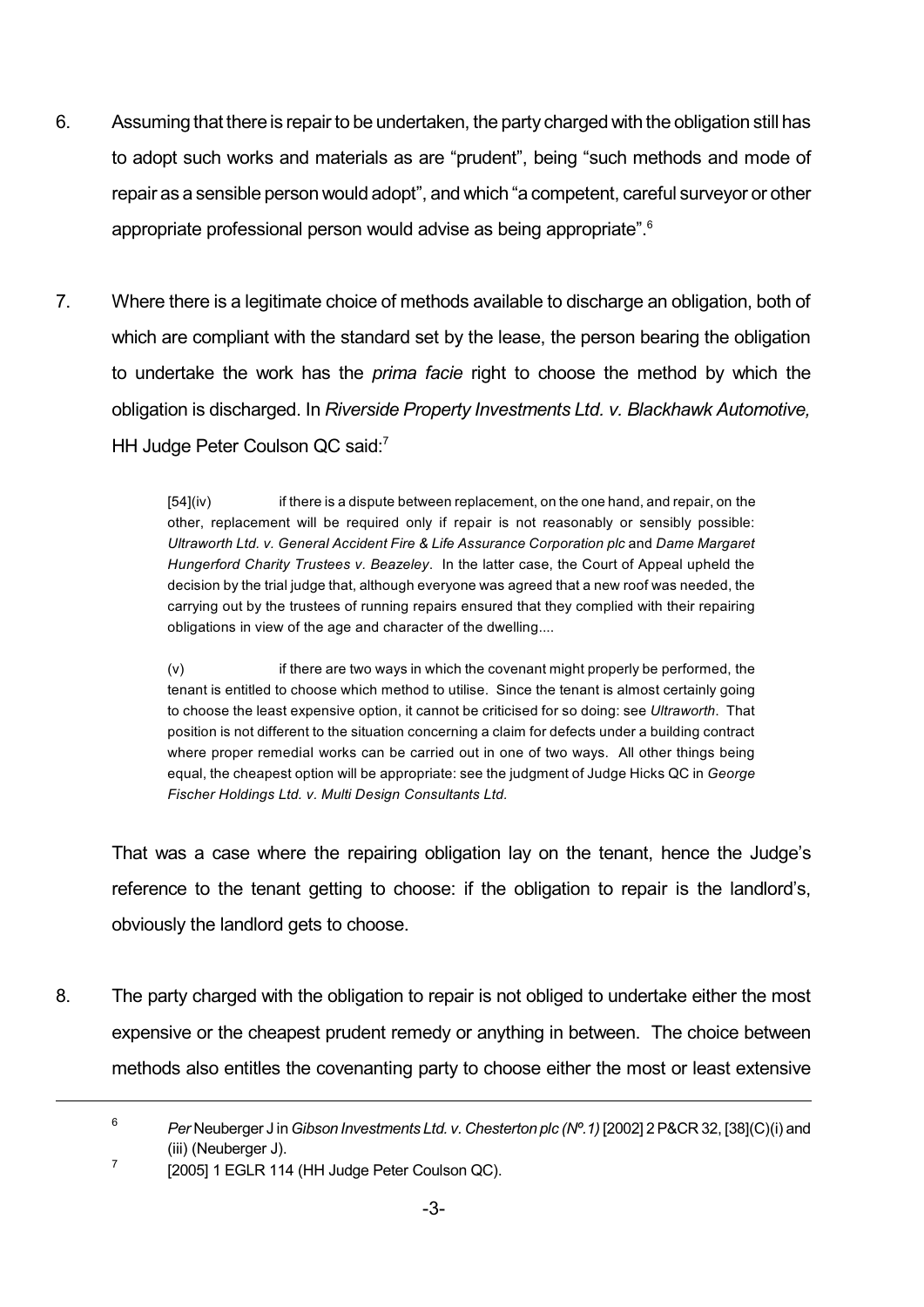method, even if the latter may not last as well or as long as an alternative method, provided that the method chosen is practicable. In *Murray v. Birmingham City Council*, the landlord had chosen to undertake patch repairs to a roof which had been leaking for years. The Court of Appeal rejected the argument that the roof should be replaced, Slade LJ saying:<sup>8</sup>

*[I]*n any case where the landlord, or the tenant for that matter, is under an obligation to keep in repair an old roof, the stage may come where the only practicable way of performing that covenant is to replace the roof altogether … *[there was]* no evidence to suggest that a piecemeal repair of the roof in 1976 right up to 1982 was not a perfectly practicable proposition. I, for my part, am quite unable to accept the submission that, merely because there had been some half a dozen, no doubt troublesome, incidents of disrepair occurring during those six years, it necessarily followed from that that the roof was incapable of repair by any way other than replacement.

The opposite is also true, as can be seen from this observation from Blackburne J in *Fluor Daniel Properties Ltd. v. Shortlands Investments Ltd.* 9

The obligations have been cast upon the landlord. It is for the landlord to decide how to discharge them. Provided it acts reasonably, it is for the landlord to decide how to go about the matter. The tenants cannot complain simply because the landlord could have adopted another and cheaper method of doing so.

- 9. Provided that the party charged with the obligation to repair chooses work which is "prudent", he has a lot of latitude in other respects:
	- 9.1 He is not limited to undertaking the most obvious solution: see, for instance, *Stent v. Monmouth District Council*, where "a sensible practical man" would repair rotting floorboards by replacing a door which was in repair, but did not fit in the frame.<sup>10</sup>
	- 9.2 He can also justify undertaking an element of work which is clearly beyond that which is immediately needed to "repair", perhaps because it is cost effective to do reasonably anticipated future works as part of a single programme: see *Reston v.*

<sup>8</sup> [1987] 2 EGLR 53, 55B (CA).

<sup>9</sup> [2001] 2 EGLR 103 (Blackburne J).

<sup>10</sup> (1987) 54 P&CR 193, 211 (CA) *per* Sir John Arnold P.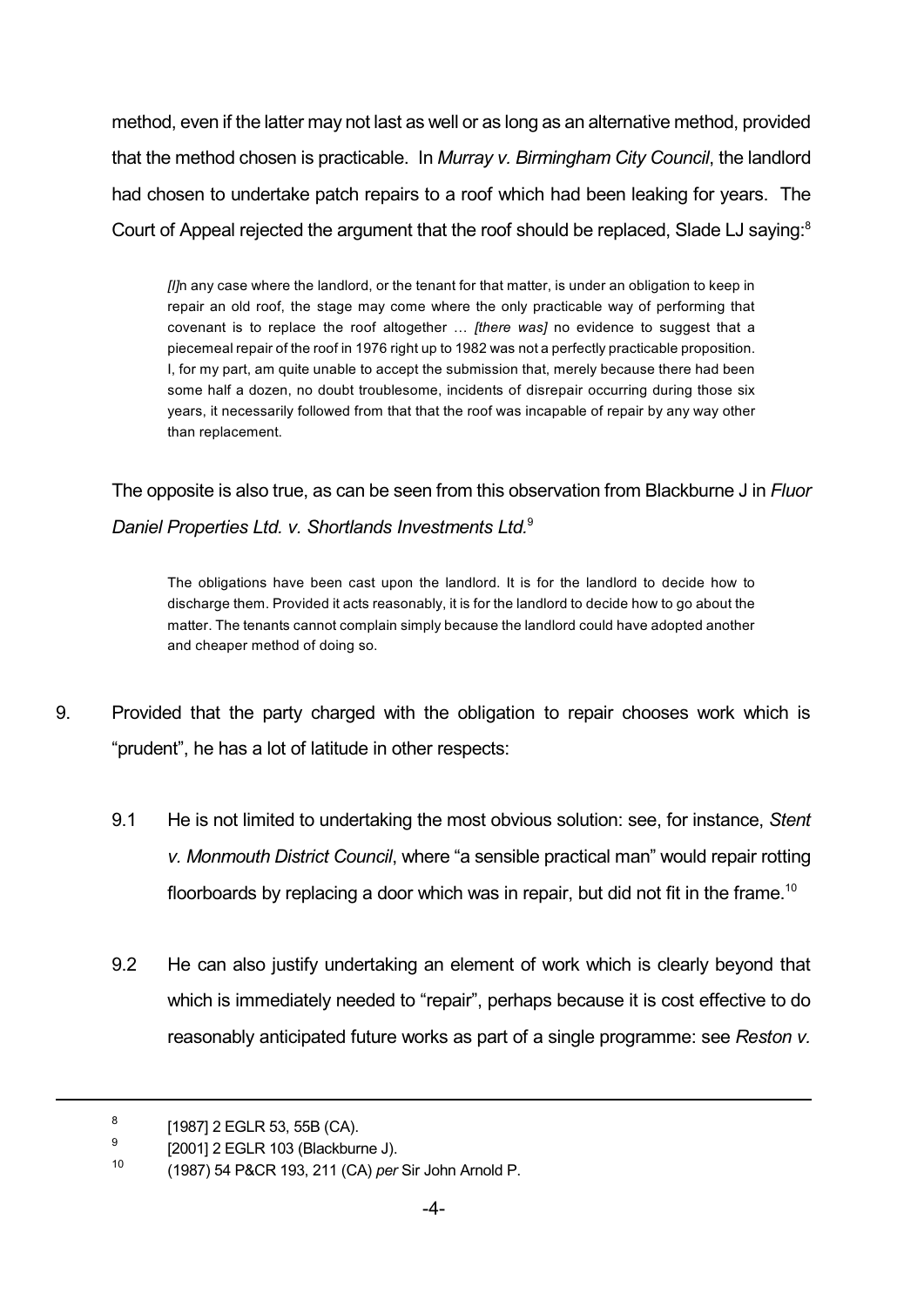*Hudson,* where the landlord was entitled to replace not only certain rotten windowframes, but also those which had not *yet* rotted as it was much cheaper to do the job all in one go.<sup>11</sup>

- 9.3 It can equally justify doing a short-term stop-gap repair, pending investigations into a suitable long-term solution, even though that means repairing the building twice: see *Blue Manchester Ltd. v. North West Ground Rents Ltd.* 12
- 10. It is worth pausing to remind ourselves that "prudent" implies an objective standard. A "prudent" decision is one within the range of "such methods and mode of repair as a sensible person would adopt", and which "a competent, careful surveyor or other appropriate professional person would advise as being appropriate". <sup>13</sup> This means that the remedy adopted does not have to be the "best", in the sense of being the decision most sensible, well-advised persons would have to adopt. It simply has to be within the range of permissible decisions. It is in the nature of any normative standard, such as "reasonableness" or "prudence" that there does not have to be a single solution which is objectively "right" or "best": all the decision-taker has to be is somewhere within the range of acceptable decisions. Indeed, in the slightly different context of landlords' consents, the Supreme Court has recently reiterated that a reasonable decision does not have to be objectively "right" or "justifiable"; it only has to be one which sits within the spectrum of decisions which persons in the same position might take: see *Sequent Nominees Ltd. (formerly Rotrust Nominees Ltd.) v. Hautford Ltd.* 14

<sup>11</sup> [1990] 2 EGLR 51 (HH Judge Hague QC, sitting as a Judge of the Division).

<sup>12</sup> [2019] L&TR 13 (HH Judge Stephen Davies, sitting as a Judge of the High Court, T&CC).

<sup>13</sup> *Per* Neuberger J in *Gibson Investments*: see footnote 6.

<sup>14</sup> [2019] 3 WLR 981 (UKSC) at [23] and [42] *per* Lord Briggs JSC, Lord Carnwath and Lord Hodge JJSC agreeing. Lady Arden and Lord Wilson JJSC agreed as to the legal principles, but dissented as to their application. See further *Ashworth Frazer Ltd. v. Gloucester City Council* [2001] 1 WLR 1280 (HL), particularly *per* Lord Bingham at [5].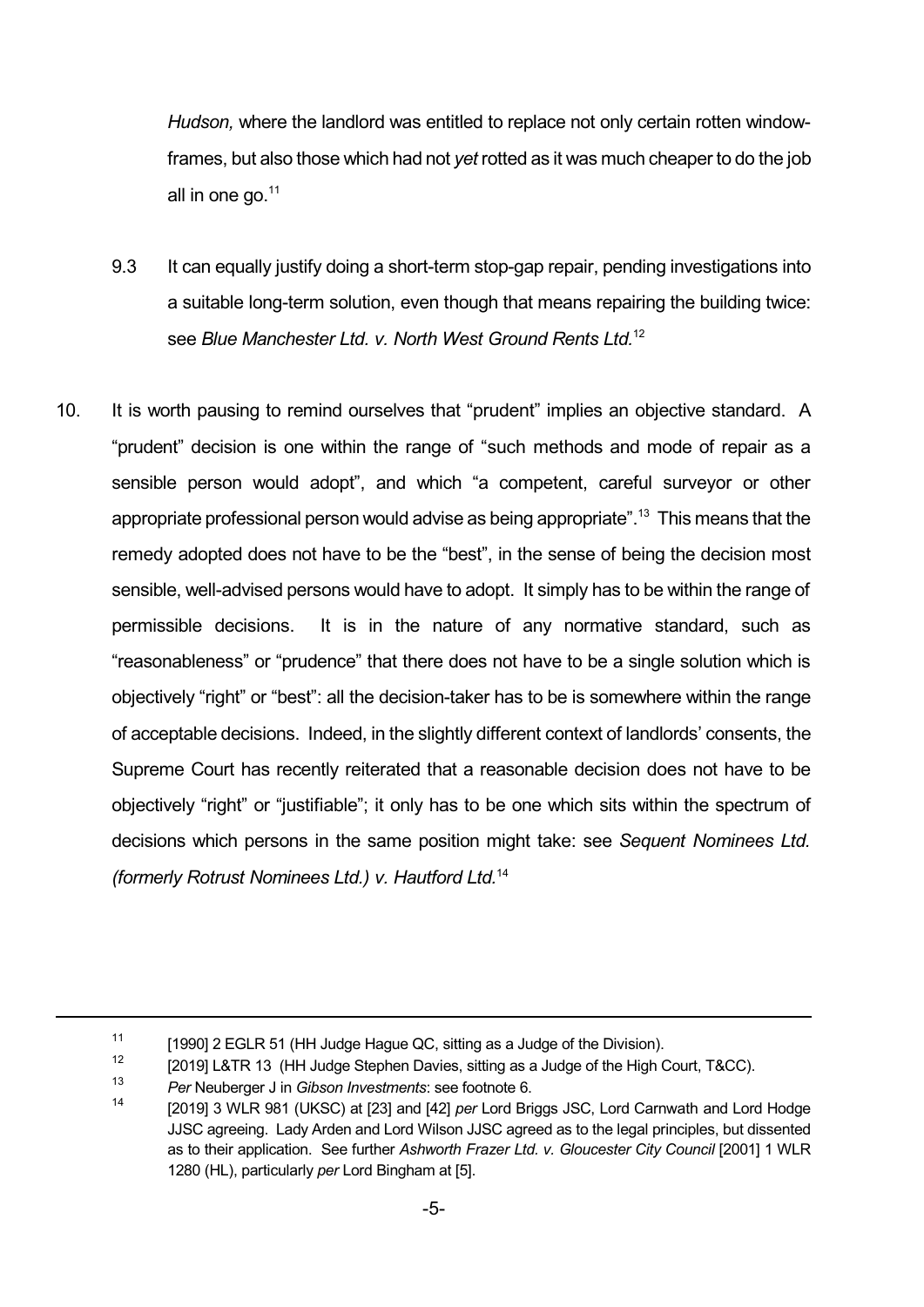## *Spending Other People's Money:*

11. The freedom of action afforded a landlord charged with the duty to repair is further curtailed where he has the right to recover the costs through service charges. Subject to the express terms of the lease, the landlord now has to be more respectful of the fact that he is spending other people's money. In *Finchbourne Ltd. v. Rodrigues*, Cairns LJ said: 15

> It cannot be supposed that the *[landlords]* were entitled to be as extravagant as they chose in the standards of repair … In my opinion, the parties cannot have intended that the landlords should have an unfettered discretion to adopt the highest conceivable standard and to charge the tenant with it.

The most important fetter on the landlord's freedom of choice here is that the landlord must have regard to the fact that the tenant has a more limited temporal interest in the premises even if their leases have relatively long terms. As Nicholls LJ said in *Holding & Management Ltd. v. Property Holding & Investment Trust Ltd*.: 16

A prudent building owner bearing the costs himself might well have decided to adopt such a scheme despite its expense. But what is in question is whether owners of 75-year leases in the building could fairly be expected to pay for such a scheme under an obligation to "repair".

12. Equally, the tenants cannot *necessarily* insist on the landlord undertaking the cheapest prudent method of repair, at least without something in the specific wording of the lease to rely on. In *Plough Investments Ltd. v. Manchester City Council*, Scott J said: 17

> ... the tenants are not entitled to require the landlord to adopt simply a minimum standard of repair. Provided proposed works of repair are such as an owner who had to bear the cost himself might reasonably decide upon and provided the works constitute "repairs". ... the tenant is not, in my judgment, entitled to insist upon more limited works or cheaper works being preferred.

<sup>15</sup> [1976] 3 All ER 581, 587 (CA).

<sup>16</sup> [1990] 1 EGLR 65, 69 (CA). This point is not reported at [1989] 1 WLR 1313.

<sup>17</sup> [1989] 1 EGLR 244 (Scott J).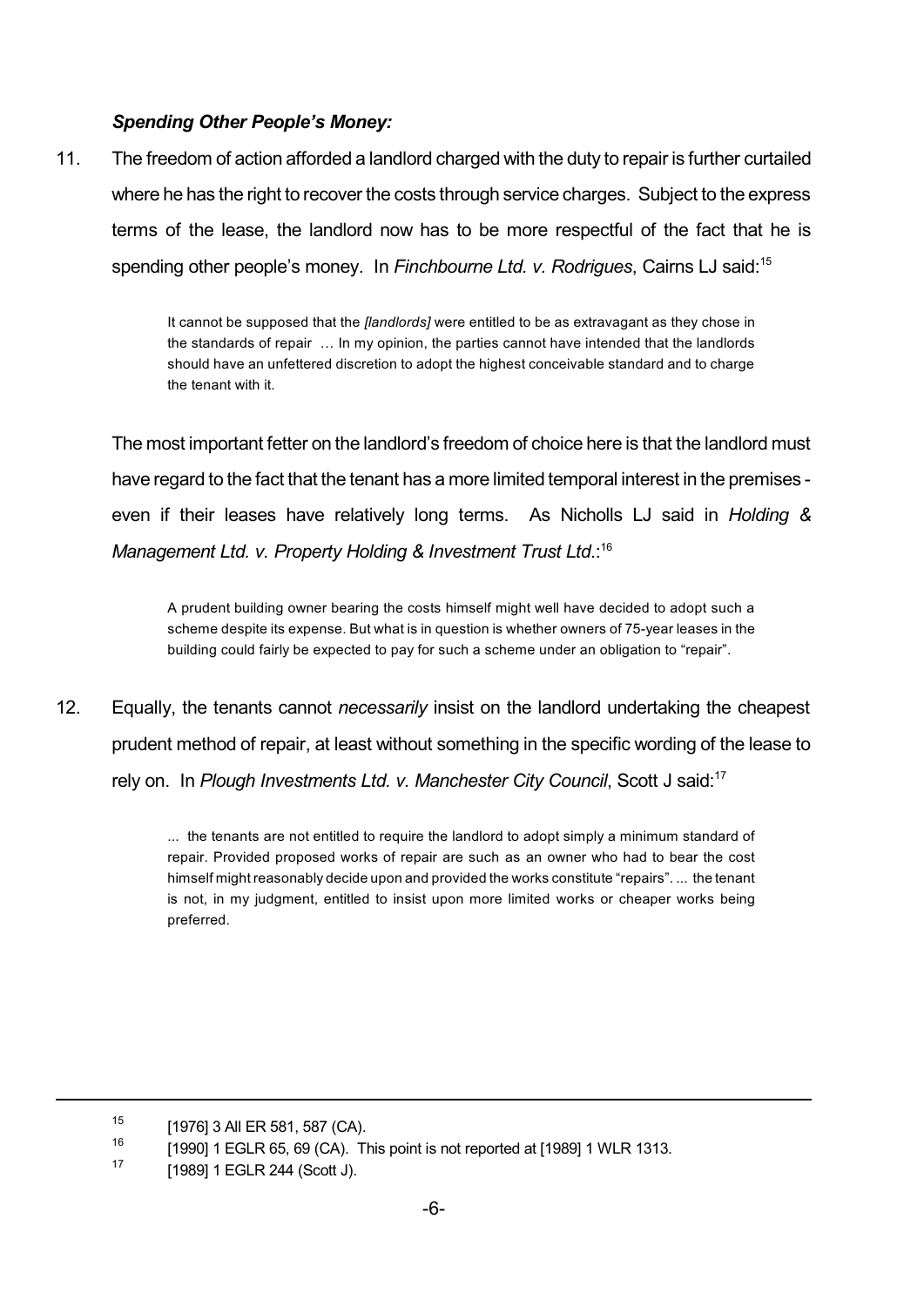13. Of course, specific wording in the lease may drive the court to a different conclusion. In *Scottish Mutual Assurance plc v. Jardine Public Relations Ltd., the service charge provision* obliged the tenant covenanted to pay a fair proportion of the sums:<sup>18</sup>

> reasonably and properly expended incurred or expected to be so expended or incurred by the landlord in relation to the Property computed upon the basis of providing an indemnity to the Landlord in respect of the services

To repair the roof, the landlord could have undertaken piecemeal repairs to provide a short term solution or it could have re-covered the roof. The landlord opted for the latter. The Judge held that whilst the work was repair within the landlord's obligation and the choice was his to make, the cost was not recoverable by way of service charge because the service charge clauses needed to be construed in context. The lease was for a term of three years and was "contracted out". The Judge said:<sup>19</sup>

In my judgment this lease does not entitle the landlord to charge to the tenant the cost of carrying out works suitable for the performance of his obligations over a period of twenty or more years when such works are not necessary for the fulfilment of those obligations over the actual period to which they relate. In the present case, of course, the *[tenant]* is only one of a number of tenants. The leases relating to these other tenancies were not before me, but there was evidence that they were for 25 year terms expiring on the 24 December 2002. In those circumstances it might well be that the three other tenants would be unable to resist contributing fully to repairs of a long-term nature, but it does not follow from that that *[this tenant]* is bound to be treated in the same way.

In my judgment, *vis-a-vis* the *[tenant]* the totality of the amounts expended by the *[landlord]* on the works to the roof was not "reasonably and properly expended or incurred" because those works went significantly beyond what was required for the performance of the *[landlord]*'s obligations to the *[tenant]* in respect of the condition of the premises, *[and]* because ... there was therefore no pressing need to commence long-term repairs prior to the end of the *[tenant]*'s term (which end was imminent).

Note that the first paragraph is addressing the choice of works, but the second paragraph is addressing the recoverability of the costs more generally.

<sup>18</sup> [1999] EGCS 43 (Mr. David Blunt QC, sitting as a judge of the Technology and Construction Court). The full transcript is available on both *Westlaw* and *Lexis Library*.

<sup>19</sup> In the interests of readability, I have reparagraphed the following extract from the transcript.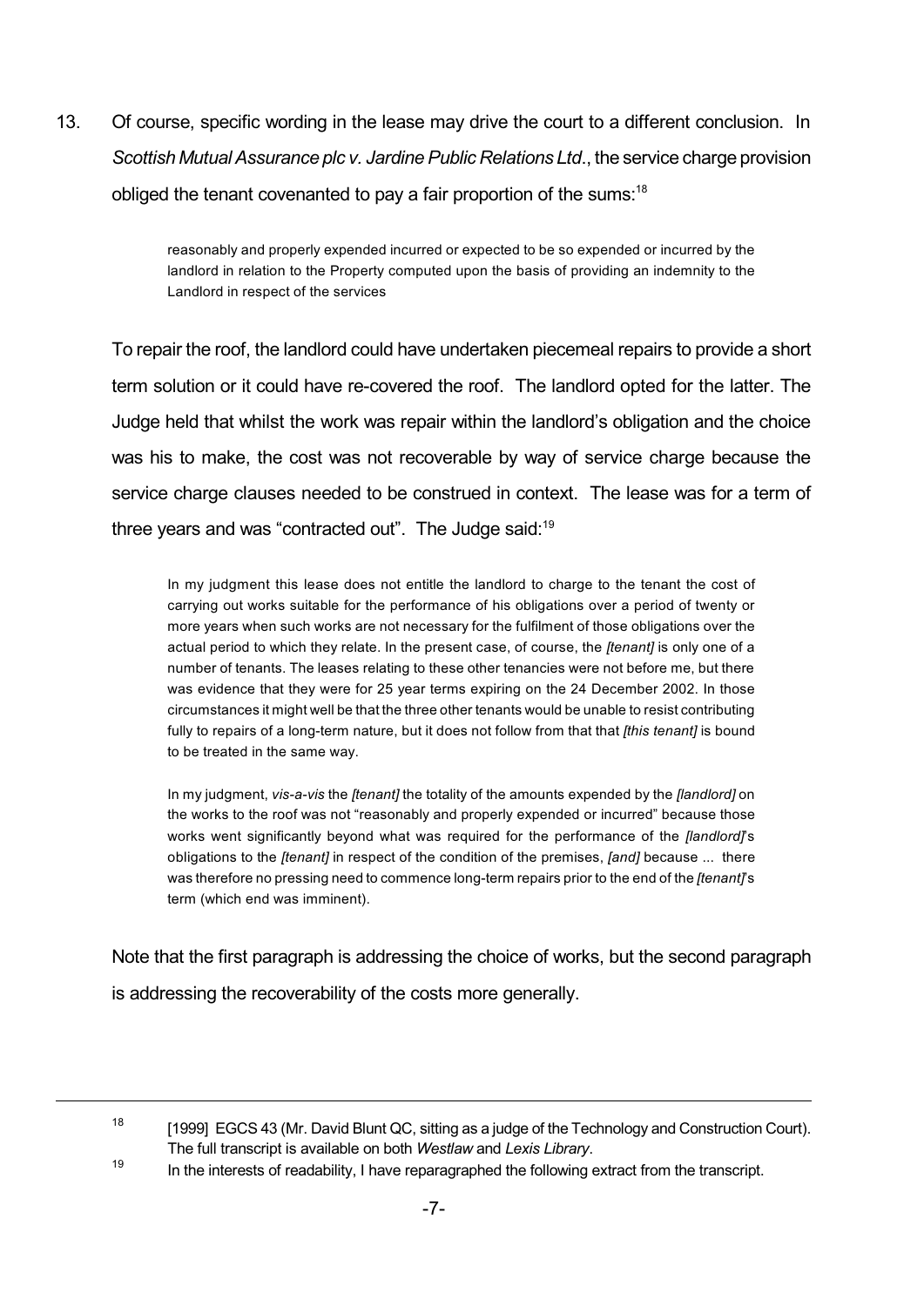14. Blackburne J reviewed the previous cases in *Fluor Daniel Properties Ltd. v. Shortlands Investments Ltd.* Although he accepted that the obligation to repair was the landlord's and it was for the landlord to choose the method of repair, "provided it acts reasonably", he went on to say that the landlord had always has to have regard to the tenant's limited interest in the premises. The landlord's choice of works:<sup>20</sup>

> ... must be such as the tenants, given the length of their leases, could fairly be expected to pay for. The landlord cannot, because he has an interest in the matter, overlook the limited interest of the tenants who are having to pay by carrying out works that are calculated to serve an interest extending beyond that of the tenants. If the landlord wished to carry out repairs that go beyond those for which the tenants, given their more limited interest, can fairly be expected to pay for, then, subject always to the terms of the lease or leases, the landlord must bear the additional cost himself.

Although Blackburne J was addressing the choice of works, by parity of reasoning the same must apply to the recoverability of the costs, having regard to the logic of the decision in *Jardine*, even though the case was concerned with particular words.

## *The bottom line:*

- 15. The bottom line is this: where the landlord has the obligation to repair but the right to recover the costs through a service charge, his freedom to choose the appropriate scheme of works necessary to comply with the obligation is constrained by a duty:
	- 15.1 to undertake only the sort of "prudent" and "reasonable" works he would undertake if he was paying himself; and
	- 15.2 are not so extensive that they include works which go beyond the works which the tenants could fairly be expected to pay for, having regard to the tenant's more limited interest in the premises.

<sup>20</sup> [2001] 2 EGLR 103, 111 (Blackburne J).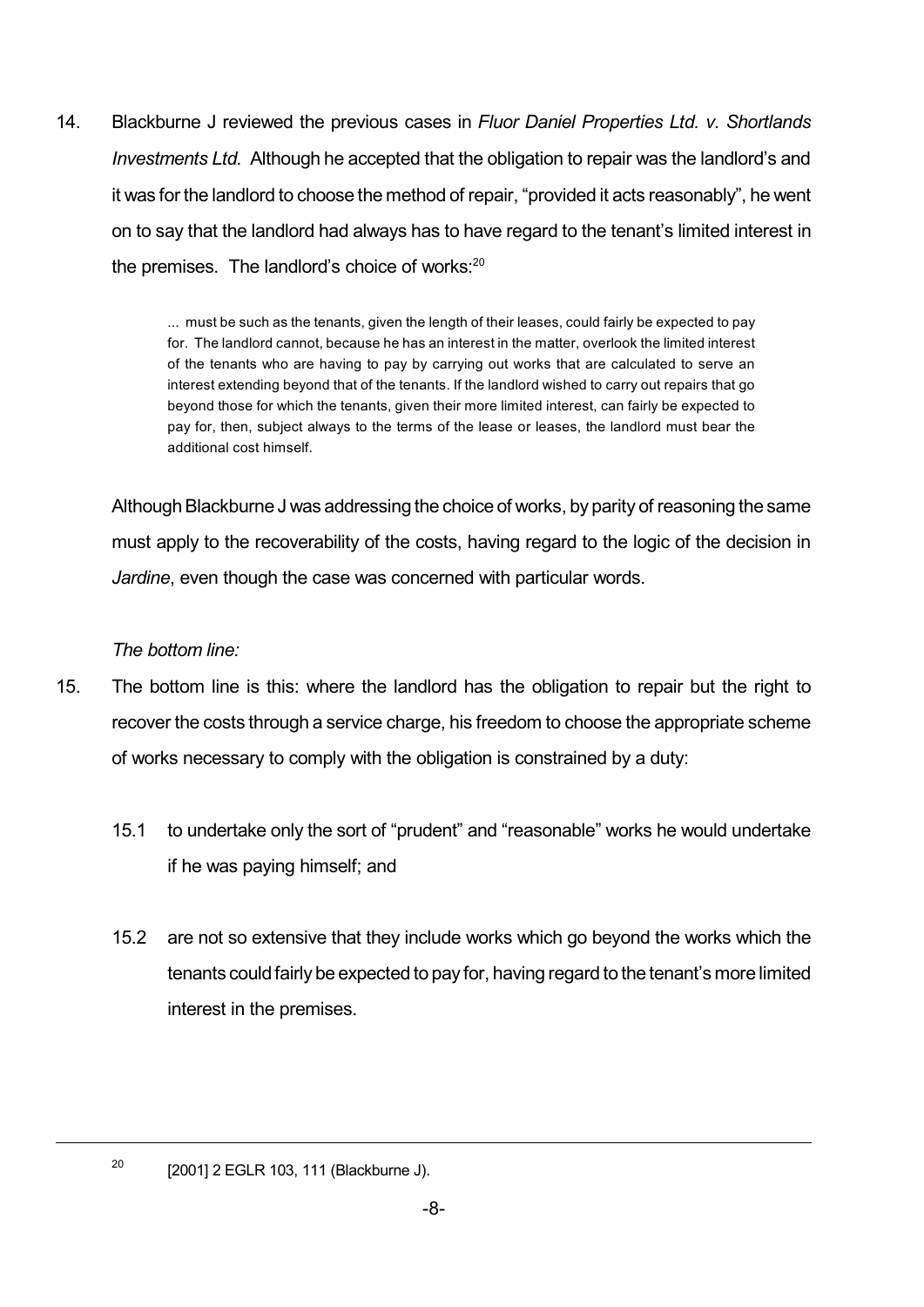- 16. That is the law and it is moderately easy to state. What is quite a lot harder is actually advising a client - and their professional advisors - what that means in practical terms. It is clear that the landlord has to act "prudently", but what does that actually require him to do when assessing different schemes? It is also clear that the landlord has to "not overlook" the tenant's more limited interest in the premises, as all leases end one day. What does the landlord need to do to take that into account? What does he need to do to *show* that he has done it? For that matter, how can a tenant go about challenging any particular decision that the landlord has come to and how might the tenant estimate his prospects of making a successful challenge?
- 17. Obviously, each case turns on its own facts and it's all terribly difficult. That does not, however, mean that we cannot take the advice of the Supreme Court on how to assessing whether a decision taken pursuant to a contractual power has been taken rationally and reasonably.

## *Rational Decision Taking for Beginners:*

- 18. Anybody who has traipsed home from a particularly bad day in court, whether as lawyer, advisor, witness or client, will have their own doubts as to whether the judiciary are as good at rational decision-taking as they might think they are. And some weary traipsers might even think that, the more senior the court, the less they are bothered about the rationality of their own decision-taking.
- 19. Be that as it may, the last few years have seen a series of cases, from the Supreme Court down, where the courts have explored and explained how private individuals and companies, such as commercial landlords, should act when exercising any form of discretionary power given to them by a contract. The leading case is a decision of the Supreme Court, *Braganza v. BP Shipping Ltd.* <sup>21</sup> What the Supreme Court has said about

21 [2015] 1 WLR 1661 (UKSC).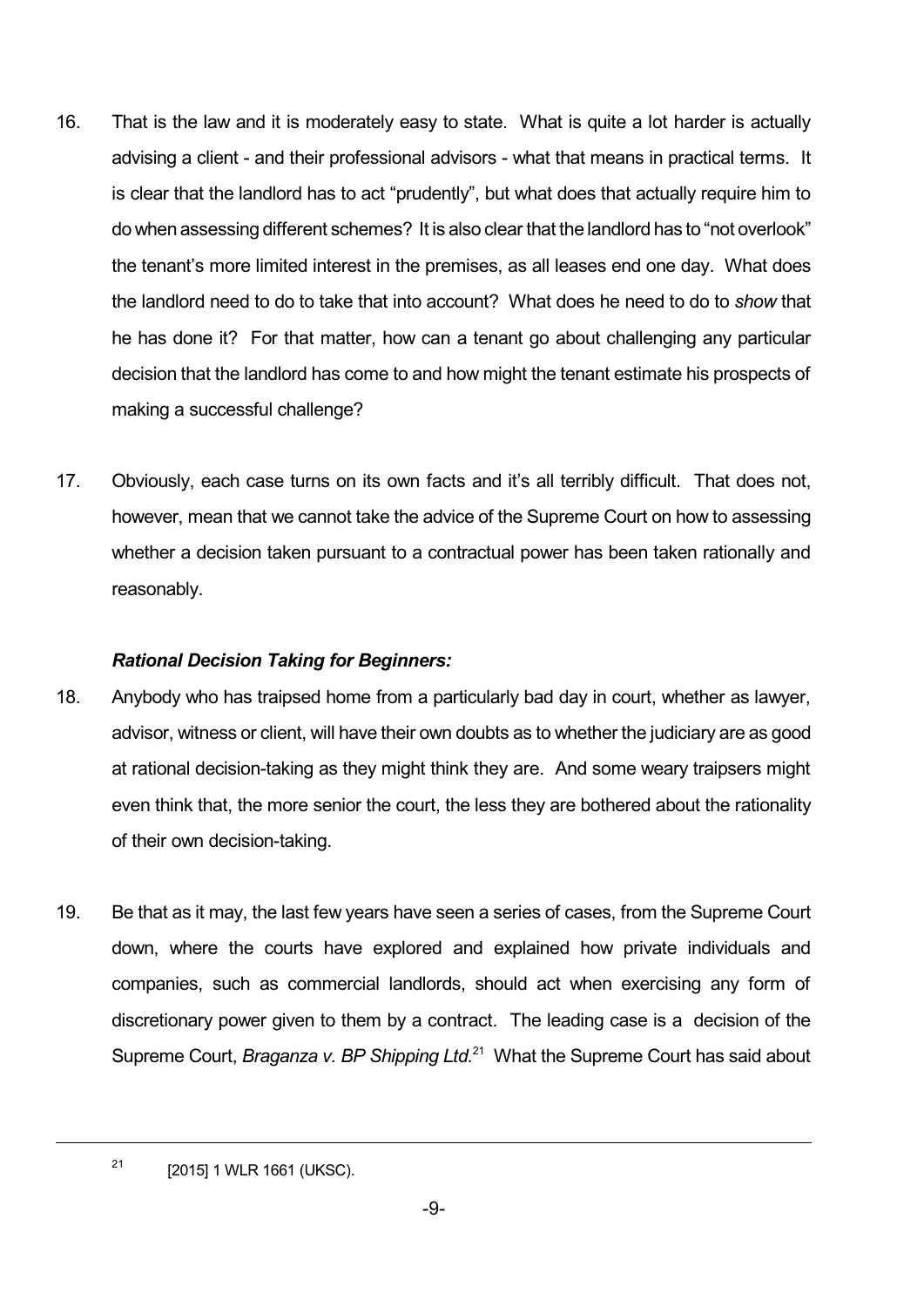how a contractual power or discretion should be exercised has become known as the "*Braganza* Duties".

- 20. For the moment, I am going to leaving aside whether the law has, or will, evolve to the point where these *Braganza* Duties already apply to commercial landlords exercising a power to choose between alternative methods of remedying disrepair. For now, I am going to explain what the *Braganza* Duties are and why it might be beneficial to approach all cases about the choice of remedy, on the basis that the *Braganza* Duties are applicable, even if the law has not yet gone so far as to say that these Duties apply universally.
- 21. The reasons I suggest that this is prudent are threefold. First, the *Braganza* Duties are an intrinsically sensible way of coming to a rational decision on any given point. Where the landlord has exercised a power and made a choice rationally and reasonably, all other things being equal, it ought to be beyond serious challenge by the tenant.
- 22. Secondly, it is often the case that the landlord (and/or his advisors) has arrived at a decision which is actually rational, but have failed to fully evidence the decision-taking process contemporaneously. A conscious application of the substance of the *Braganza* Duties during the decision-taking process ought to guide the decision-taker into creating a contemporaneous audit trail of what he was doing. This will not only insulate the decision taker from challenge, but it will also assist evidentially if the challenge to the decision does not manifest itself - say by cross-examination - for a number of years. Courts are generally, and for good reason, well aware that recollections unsupported by contemporaneous documents tend to correlate with commercial interests.<sup>22</sup>

<sup>22</sup> "... it would be inconvenient, that matters in writing made by advice and on consideration, and which finally import the certain truth of the agreement of the parties should be controlled by averment of the parties to be proved by the uncertain testimony of slippery memory" *per* Sir John Popham CJ, *The Countess of Rutland's Case* (1604) 5 Co Rep 25b, 26a. In *Onassis v. Vergottis* [1968] 2 Lloyd's Rep 403, 431 (HL) Lord Pierce observed: "with every day that passes the memory becomes fainter and the imagination becomes more active".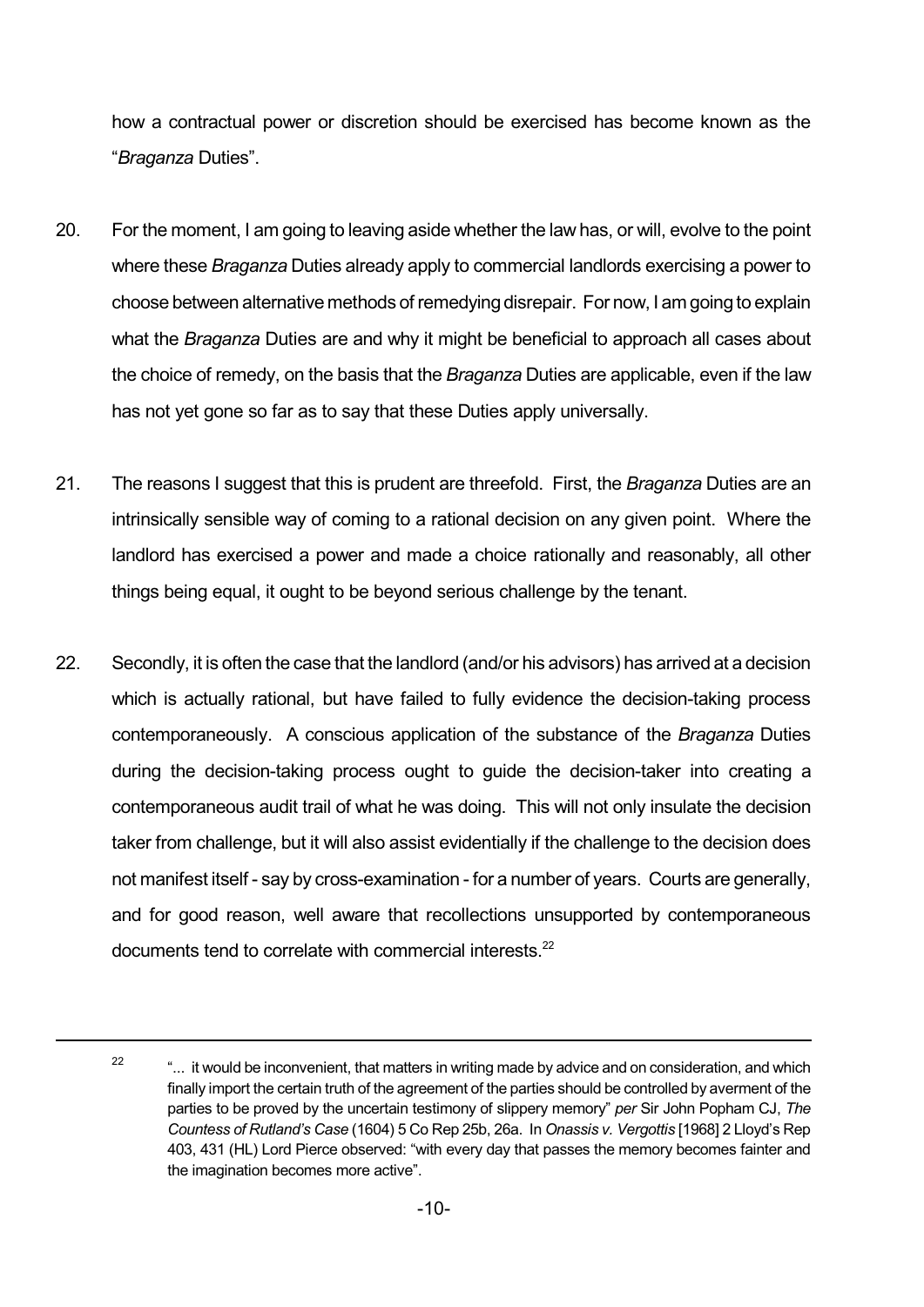- 23. Sure, there will be cases where that process will give the tenant evidence by which he can demonstrate the irrationality of a particular decision, but that's just life. If a decision is tainted by irrationality, the chances are the tenant will be able to dig it out of the totality of the evidence eventually. Perhaps what is more important is the point that any exercise of a discretion has to be capable of being tested. Adecision which cannot be tested and found either sound or unsound is likely to be held to be irrational because it is incapable of being tested. Any exercise of a discretion has to be capable of being proved right - or wrong.
- 24. Thirdly, sooner or later, some court somewhere might decide that the *Braganza* Duties do apply to a commercial landlord exercising a choice as to which remedy to undertake and then put the costs through a service charge. If that case happens to be *your* case, it is better to be the landlord who correctly assumed that the *Braganza* Duties applied than to be the landlord who did his thinking on the back of a fag packet, since discarded.

#### *The "Braganza Duties":*

- 25. So, what are these *Braganza* Duties? The facts of the *Braganza* case itself are terribly sad. Chief Engineer Braganza was an officer aboard the ship *"MVBritish Unity",* a petrochemical tanker operated by BP Shipping Ltd., his employer. Chief Engineer Braganza disappeared when the ship was in the mid-Atlantic. It could not be established if he had fallen overboard or if he had committed suicide.
- 26. His contract of employment with BP provided for his next of kin to receive a death in service payment, provided that BP was of the opinion his death had not resulted from a "wilful act":

BP refused to pay on the basis that it was of the opinion that Chief Engineer Braganza had committed suicide. His widow sued for the payment of the benefit, on the basis that it was irrational to have so concluded, on such evidence as was actually before BP. Getting to the

<sup>...</sup> compensation for death, accidental injury or illness shall not be payable if, in the opinion of the company or its insurers, the death, accidental injury or illness resulted from amongst other things, the officer's wilful act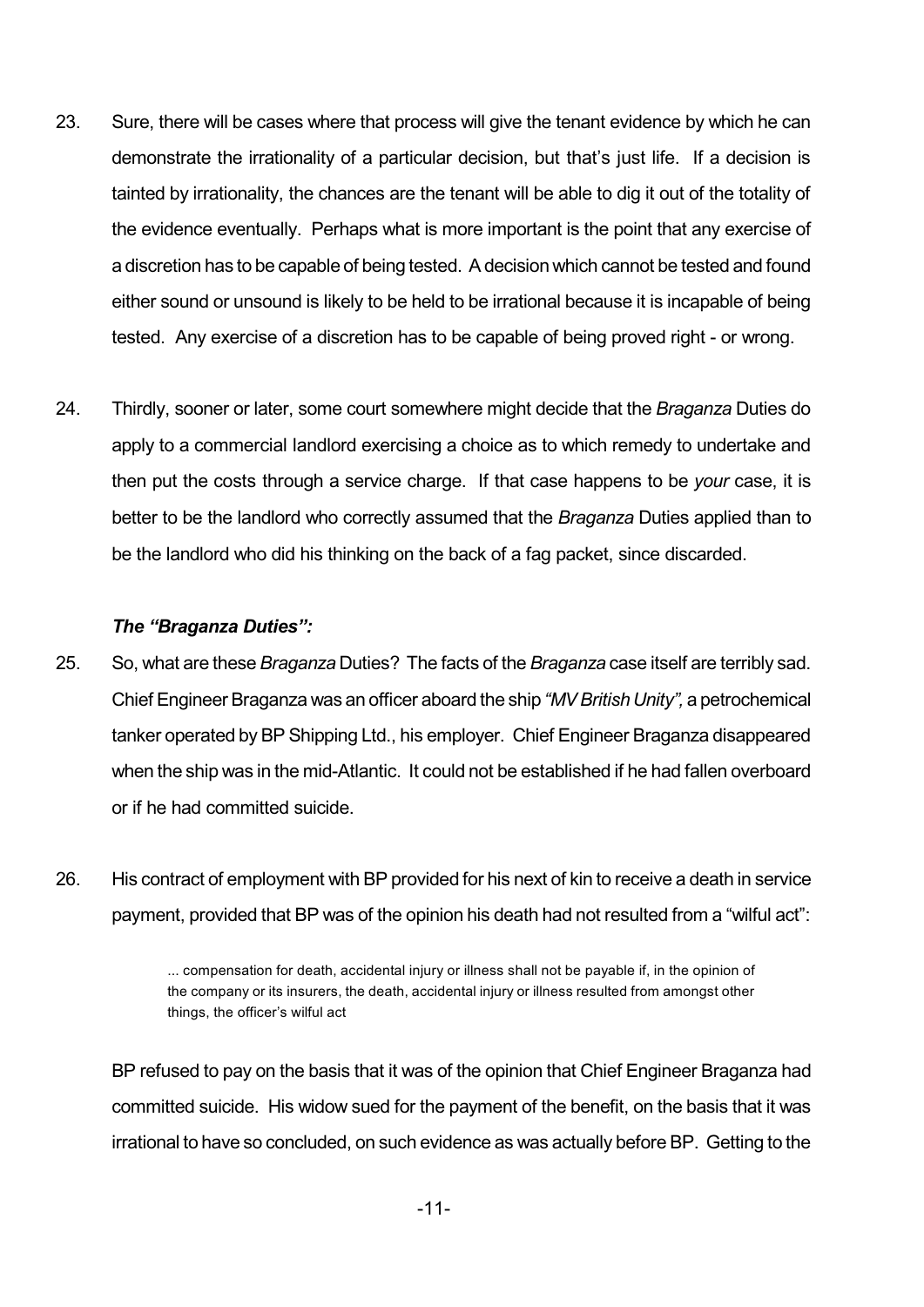important bit first, the majority of the Supreme Court agreed with Mrs. Braganza that BP's decision was irrational as a matter of fact, and that the only rational decision BP could have arrived at was that there had been an accident. Mrs. Braganza received the payment.<sup>23</sup>

- 27. On the law, the Supreme Court was united. In short, the Court held that, as a matter of principle, where any contract gives one party a power to exercise a discretion would affect the rights and obligations of both parties, and could give rise to a conflict of interest, the court was entitled to ensure that the power was not abused. The potential for an abuse of power was controlled by the implication of two duties.
	- 27.1 The first duty is to exercise the power in good faith, without acting arbitrarily, capriciously or irrationally. This can be called the "Outcome Duty".
	- 27.2 The second duty is to ensure that the decision-making process is fair, excluded all extraneous considerations and took into account all obviously relevant ones. This cab be called the "Process Duty".

Provided that the decision-taker had complied with those duties, the court should not intervene, even if it disagreed with the decision taken.<sup>24</sup>

28. There is nothing newin this approach of imposing on a decision-taker a duty to act rationally in respect of the outcome and a separate duty to insure the integrity of the decision-taking process. For those of us who studied "public law" in the days when it was still called "administrative law", these two duties might bedimly familiarfrom the famous "*Wednesbury*

<sup>23</sup> Lord Neuberger PSC and Lord Wilson JSC agreed on the law, but held that BP's decision was rational, if regrettable, and therefore should not be disturbed by the Court. It is tolerably obvious from paragraph [108], *per* Lord Neuberger, that they thought the majority had let their hearts rule their heads.

<sup>24</sup> Although, of course, that is exactly what Lord Neuberger and Lord Wilson thought that the majority of Baroness Hale, Lord Kerr and Lord Hodge were doing.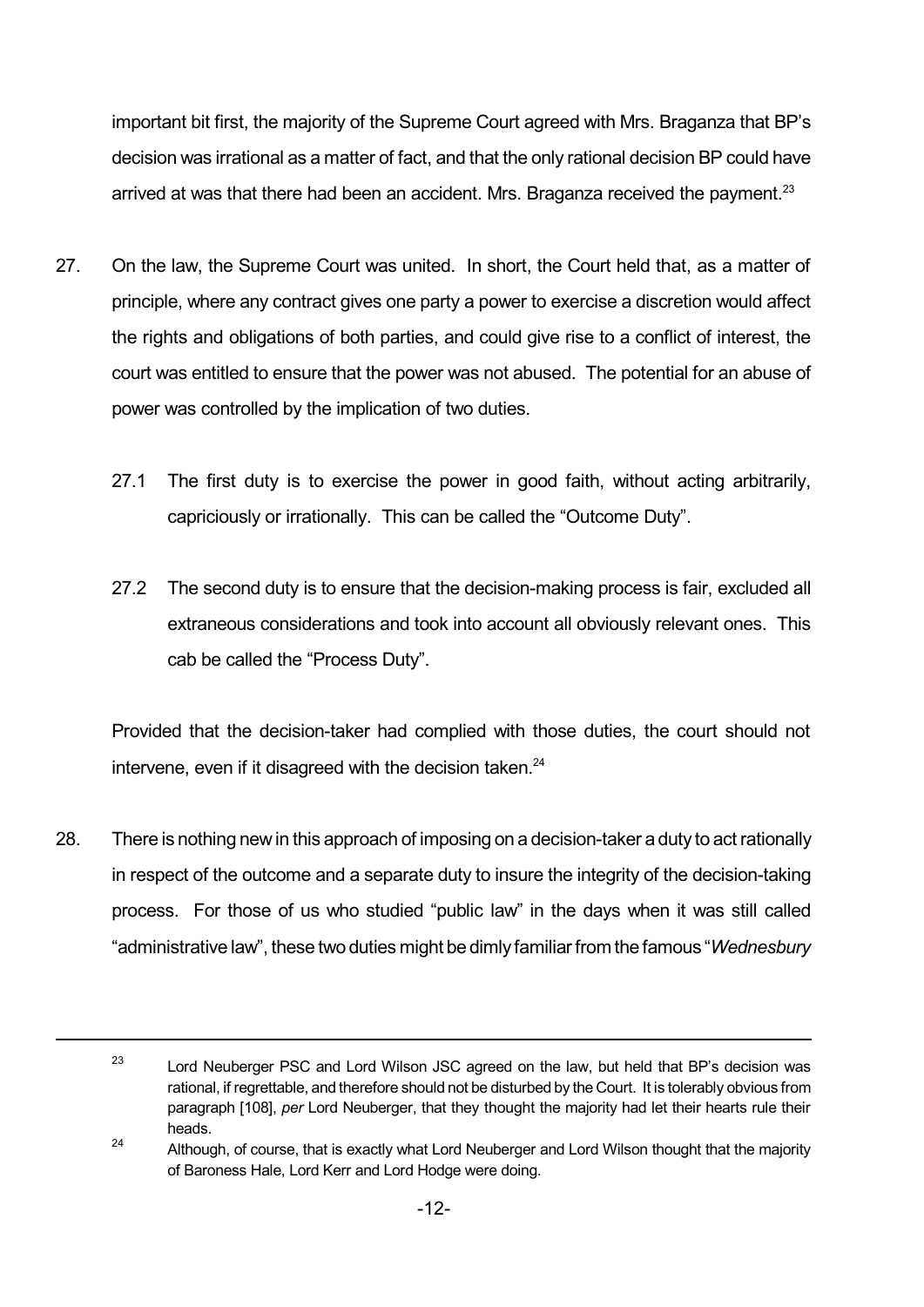test" set by Lord Greene MR in *Associated Provincial Picture Houses Ltd. v. Wednesbury Corporation*. <sup>25</sup> Here is what he said, reparagraphed to make the distinction clear:

### *[The Process Duty]*

The court is entitled to investigate the action of the local authority with a view to seeing whether they have taken into account matters which they ought not to take into account, or, conversely, have refused to take into account or neglected to take into account matters which they ought to take into account.

## *[The Outcome Duty]*

Once that question is answered in favour of the local authority, it may be still possible to say that, although the local authority have kept within the four corners of the matters which they ought to consider, they have nevertheless come to a conclusion so unreasonable that no reasonable authority could ever have come to it. In such a case, again, I think the court can interfere.

Thus, it was reasonable to insist that children under fifteen could not go to the cinema in Wednesbury on a Sunday, unless accompanied by an adult.

29. Baroness Hale observed in *Braganza* that the previous cases on decisions taken by private individuals or companies had all decided that these contractual decision makers were *not* subject to the same stringent requirements as public bodies exercising statutory duties, as epitomised by Wednesbury.<sup>26</sup> However, as she then went on to say, all of those previous cases had struggled to articulate what the differences between public bodies and private persons exercising discretions actually were. The Supreme Court unanimously resolved that particular difficulty by holding that, generally, there were no real differences between the two. $27$ 

<sup>25</sup> [1948] 1 KB 223, 233-234 (CA). Somervell LJ and Singleton J agreed.

<sup>26</sup> At [18]. 27

At [30] *per* Baroness Hale (Lord Kerr JSC agreeing) and at [103] *per* Lord Neuberger (Lord Wilson agreeing). Baroness Hale hedged a bit, at [32], saying that different contracts may require different applications of these implied duties. Lord Hodge JSC (with whom Lord Kerr also agreed) also agreed with the majority, at [44] and [53], but he was more cautious, expressly limiting his judgment to cases relating to contracts of employment. As will be seen, the courts below have been more gung-ho.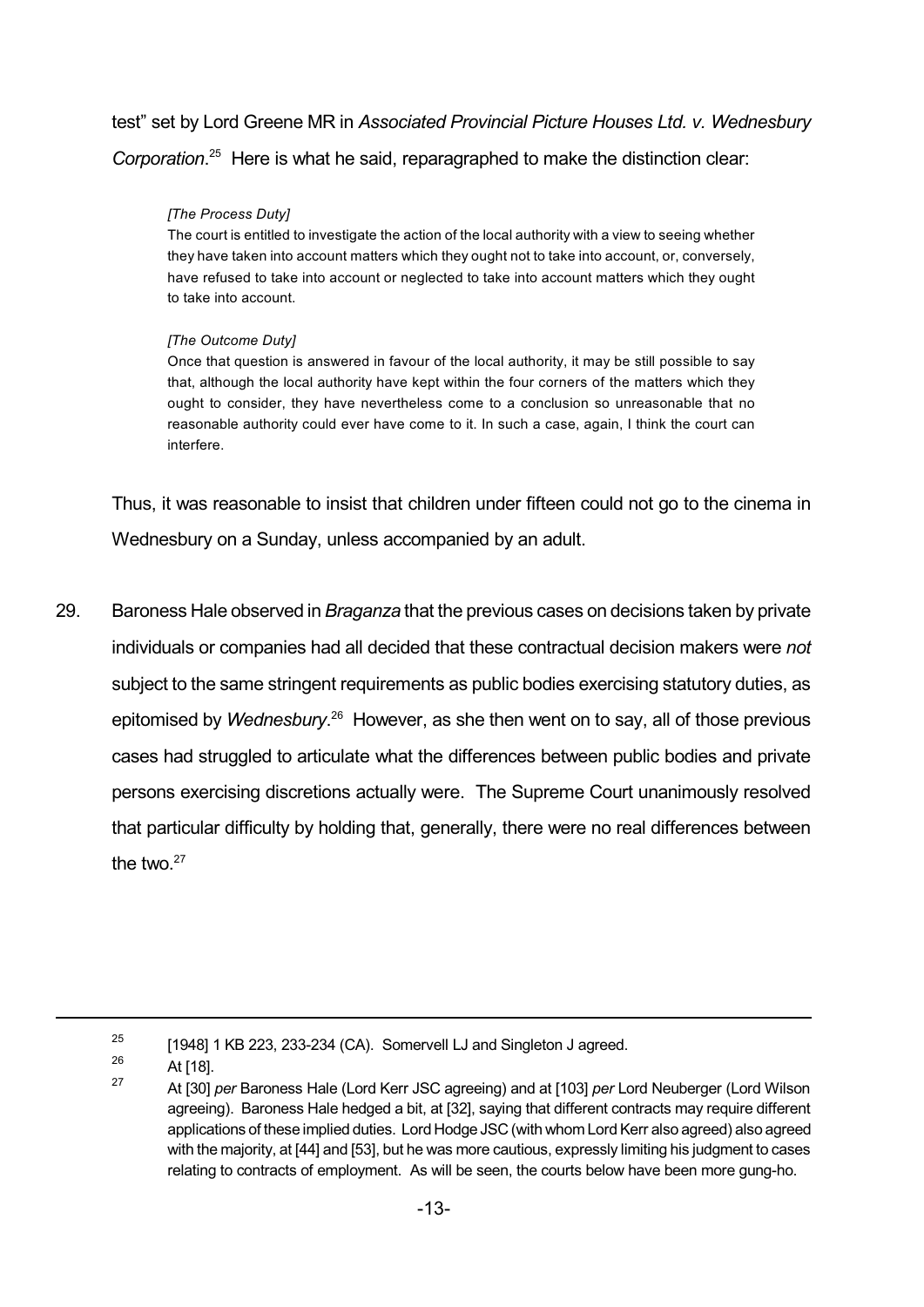*The Outcome Duty:*

- 30. Let us look at the Outcome Duty in a little more detail. Whilst the members of the Supreme Court were united behind the Baroness Hale's judgment that any contract which conferred a power to exercise a contractual discretion contained an implied duty not to exercise that power arbitrarily, capriciously or irrationally, they were not directly forthcoming about what that implied duty actually requires.
- 31. However, Baroness Hale's judgment approved three extracts from earlier cases which discussed what it takes to discharge the outcome duty in a little more detail. First, Baroness Hale approved this from Lord Sumption's judgment in *British Telecommunications plc v. Telefónica O<sup>2</sup> UK Ltd.*: 28

[37] .... As a general rule, the scope of a contractual discretion will depend on the nature of the discretion and the construction of the language conferring it. But it is well established that in the absence of very clear language to the contrary, a contractual discretion must be exercised in good faith and not arbitrarily or capriciously: ... This will normally mean that it must be exercised consistently with its contractual purpose ...

It is important to note that Lord Sumption is not referring to the *overall* purpose of the contract: he is directing the decision taker to direct his mind to the contractual purpose behind the *specific* discretion.

32. That is not an unusual concept, even in the law of landlord and tenant. Many of us will be familiar with landlords' duties not to unreasonably withhold consent to tenants' applications for consent to alter or alienate or change the permitted use. The leading case remains *International Drilling Fluids Ltd. v. Louisville Investments Ltd.*, recently approved by the Supreme Court in *Sequent Nominees Ltd. v. Hautford Ltd.* <sup>29</sup> Balcombe LJ, held that the purpose of the covenants against change of use and against alienation without the consent of the landlord is to protect the landlord from having his premises used or occupied in an

<sup>28</sup> [2014] Bus LR 765 (UKSC). This passage was quoted by Baroness Hale DPSC in paragraph [27], although I have removed the lengthy references to authority. 29

<sup>[2019]</sup> 3 WLR 981 (UKSC).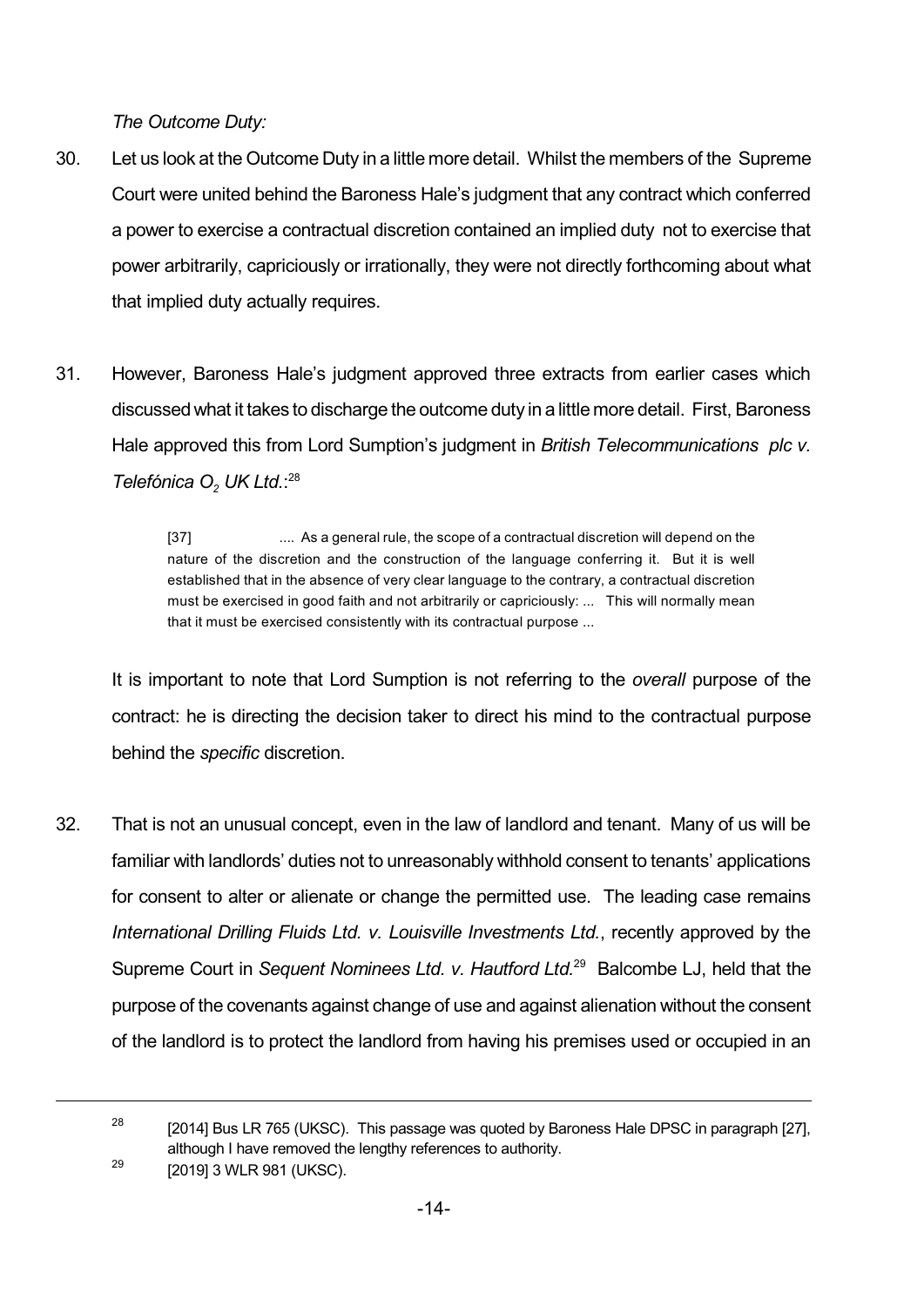undesirable way.<sup>30</sup> As a corollary the landlord is not entitled to refuse his consent on unconnected grounds, which might confer an uncovenanted-for advantage to the landlord at the tenant's detriment. 31

- 33. Going back to the cases approved in*Braganza*, the next caseBaroness Hale approved was *Socimer International Bank Ltd. v. Standard Bank London Ltd*. <sup>32</sup> In the passage from that case which was approved, Rix LJ held that a decision-taker must take the decision with "honesty, good faith, and genuineness", as opposed to "arbitrariness, capriciousness, perversity and irrationality". Rix LJ distinguished these requirements from a requirement of "reasonableness", which imposes a higher standard. Baroness Hale agreed: she held that although there may be cases in which there might be an implied duty to come to a reasonable decision, this was not a duty of universal application.<sup>33</sup> The Outcome Duty was limited to a duty to take a "rational" decision, not a "reasonable" one.
- 34. Baroness Hale then went on to explain what she meant by "rationality" and "irrationality", by approving Lord Sumption's explanation of "rationality" in *Hayes v. Willoughby*: 34

A test of rationality ... applies a minimum objective standard to the relevant person's mental processes. It imports a requirement of good faith, a requirement that there should be some logical connection between the evidence and the ostensible reasons for the decision, and (which will usually amount to the same thing) an absence of arbitrariness, of capriciousness or of reasoning so outrageous in its defiance of logic as to be perverse.

32 [2008] Bus LR 1304, [66] (CA).

<sup>30</sup> [1986] Ch 513, 519-520 (CA). Mustill and Fox LJJ agreed. As well as being approved in *Sequent Nominees*, the *IDF* case was also approved in*Ashworth Frazer Ltd. v. Gloucester City Council* [2001] 1 WLR 2180 (HL).

<sup>31</sup> For an interesting example of an "ulterior motive" case, see *Ansa Logistics Ltd. v. Towerbeg Ltd.* [2012] EWHC 3651 (Ch), [70] (Floyd J).

<sup>33</sup> At [29]-[30].

<sup>34</sup> [2013] 1 WLR 935 (UKSC); approved at [23] by Baroness Hale.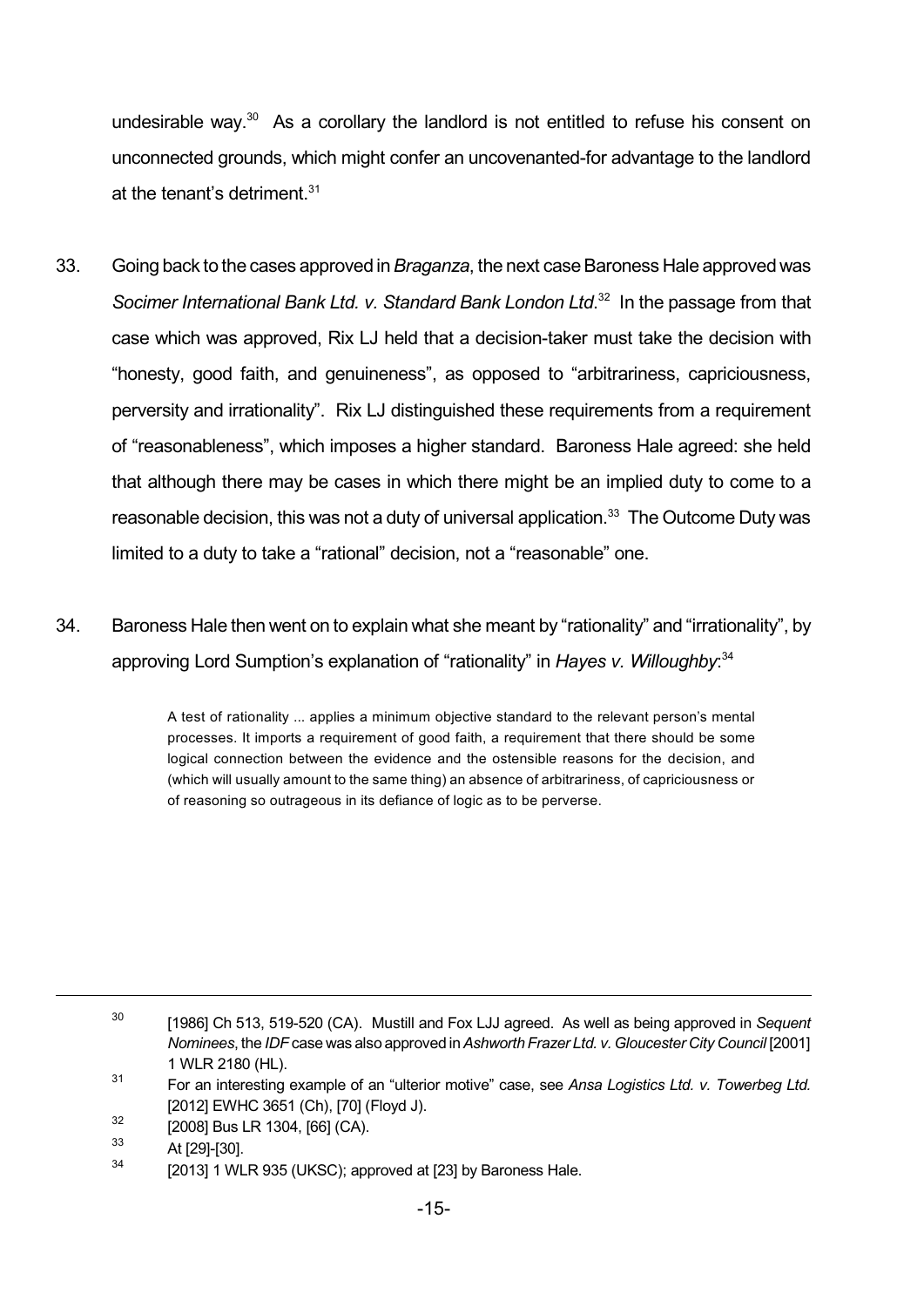Baroness Hale emphasised the difference between "rationality" and "irrationality" by referring to the test for irrationality applied in public law, as explained by Lord Diplock in *Council of Civil Service Unions v Minister for the Civil Service*: 35

By "irrationality" I mean ... a decision which is so outrageous in its defiance of logic or of accepted moral standards that no sensible person who had applied his mind to the question could have arrived at it.

35. Although Baroness Hale did not say this, it is implicit in her discussion of rationality that the decision-taker would be well-served by making a contemporaneous note of how he arrived at his decision. Indeed, the process of writing down the specific reasons for taking a decision is often a very good way for the decision-taker to satisfy himself that his underlying reasons for the decision are not "arbitrary, capricious, perverse or irrational". Moreover, it is a lot cheaper and easier for the decision-taker to drill down into his own reasons for taking a decision that to have some Wig cross-examine them out of him a couple of years later.

## *The Process Duty:*

- 36. I turn next to the "Process Duty". TheSupreme Court in*Braganza* did not spend much time on explaining the Process Duty: it really only discussed it by reference to the first limb of the *Wednesbury* case, being a duty "to exclude extraneous considerations" and to "take into account those considerations which are obviously relevant to the decision in question".<sup>36</sup>
- 37. It is inherent in even that simple explanation of the Process Duty that the decision-taker must also ensure that there is fairness in the decision-taking process itself. If the decision is taken after an unfair process, the decision-taker has almost inevitably failed "to exclude extraneous considerations" and/or has "taken into account those considerations which are obviously relevant to the decision in question".

<sup>35</sup> [1983] AC 374, 410 (HL); also approved at [23] by Baroness Hale.

<sup>36</sup> *Per* Baroness Hale at [28], with whom Lord Kerr agreed. Lord Hodge specifically agreed with this point at [53] and Lord Neuberger and Lord Wilson agreed at [103]. The second limb of the *Wednesbury* test is the Outcome Duty.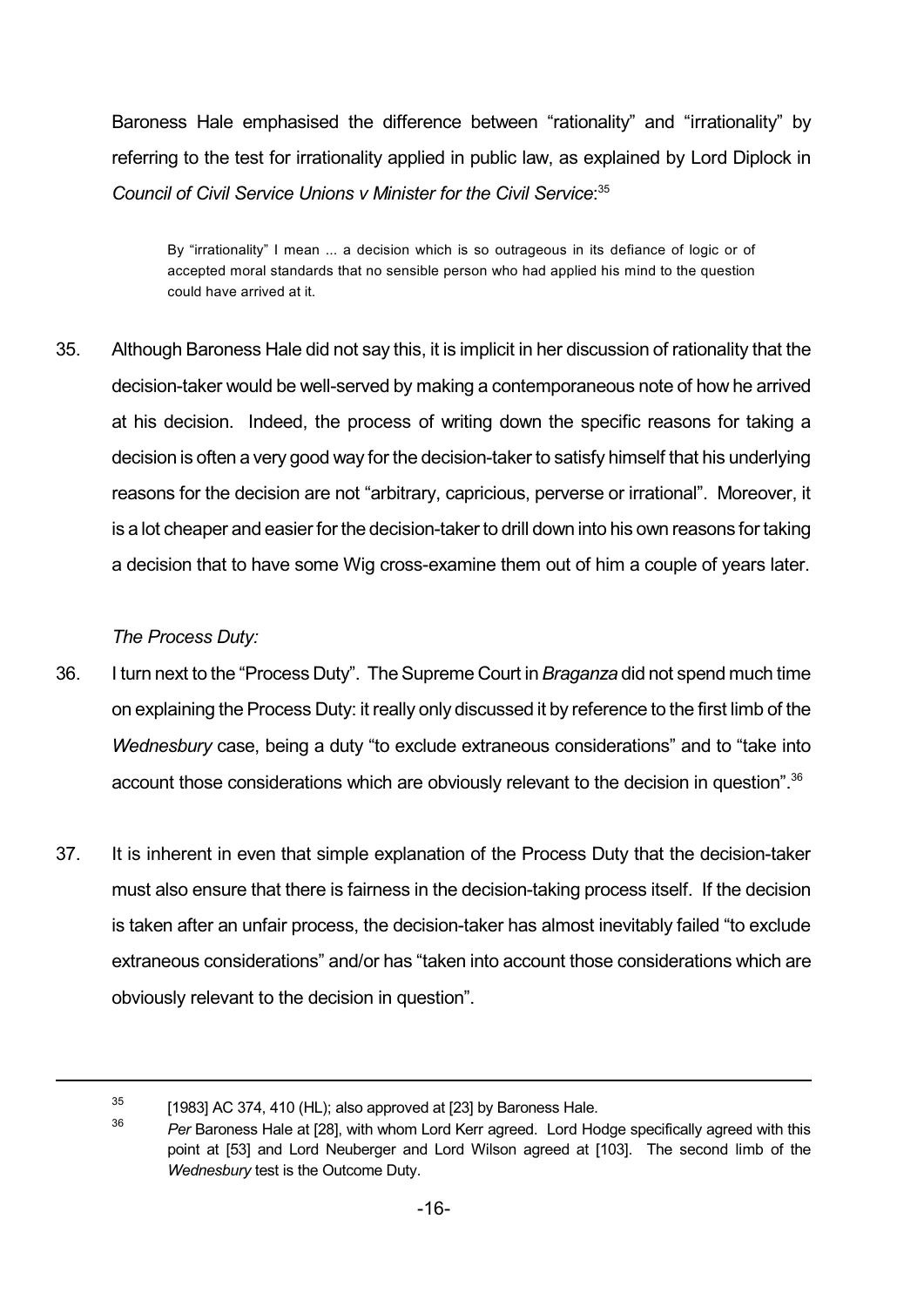- 38. The Process Duty has been explored much more fully by Sir Geoffrey Vos C in *Victory Place Management Co.Ltd. v. Kuehn*. <sup>37</sup> This is case of Vinnie the dog. Mr. and Mrs. Kuehn wanted to share their flat with their dog, Vinnie. Their lease provided that no dog could be kept in a flat, "without the written consent of the Management Company". There was no express obligation on the Man.Co. not to unreasonably withhold consent.
- 39. The Man.Co. refused to permit Vinnie to move in. Its letter of refusal said:

Although our client will always consider special circumstances (such as a requirement for a guide dog), in the absence of any … it is proper for our client to apply a blanket ban on dogs.

Vinnie challenged this decision on the basis that applying "a blanket ban on dogs" caused Man.Co. to predetermine the application in breach of the Process Duty.

- 40. Sir Geoffrey Vos C held that, as a matter of principle, the Process Duty applied to the exercise of the Man.Co.'s discretion and, in consequence, a blanket application of a predetermined policy *would* have been a breach of that Duty. Sir Geoffrey held that the correct approach to assessing compliance with a Process Duty was to be found in the judgment of Ouseley J in a planning case, *Bovis Homes Ltd. v. New Forest District Council*. 38
- 41. In the judgment of Ouseley J and Sir Geoffrey Vos, a decision-taker is entitled to have a legitimate predisposition towards a particular point of view. However, this tips over into a breach of the Process Duty when that predisposition becomes a predetermination of the outcome. If a decision-taker is determined to reach a particular decision, or to adhere to a particular view, regardless of the relevant factors or how they could be weighed, it will breach its Process Duty.

<sup>37</sup> [2018] EWHC 132 (Ch); [2018] HLR 26 (Sir Geoffrey Vos C).

<sup>38</sup> [2002] EWHC 483 (Admin), [111]-[112] (Ouseley J).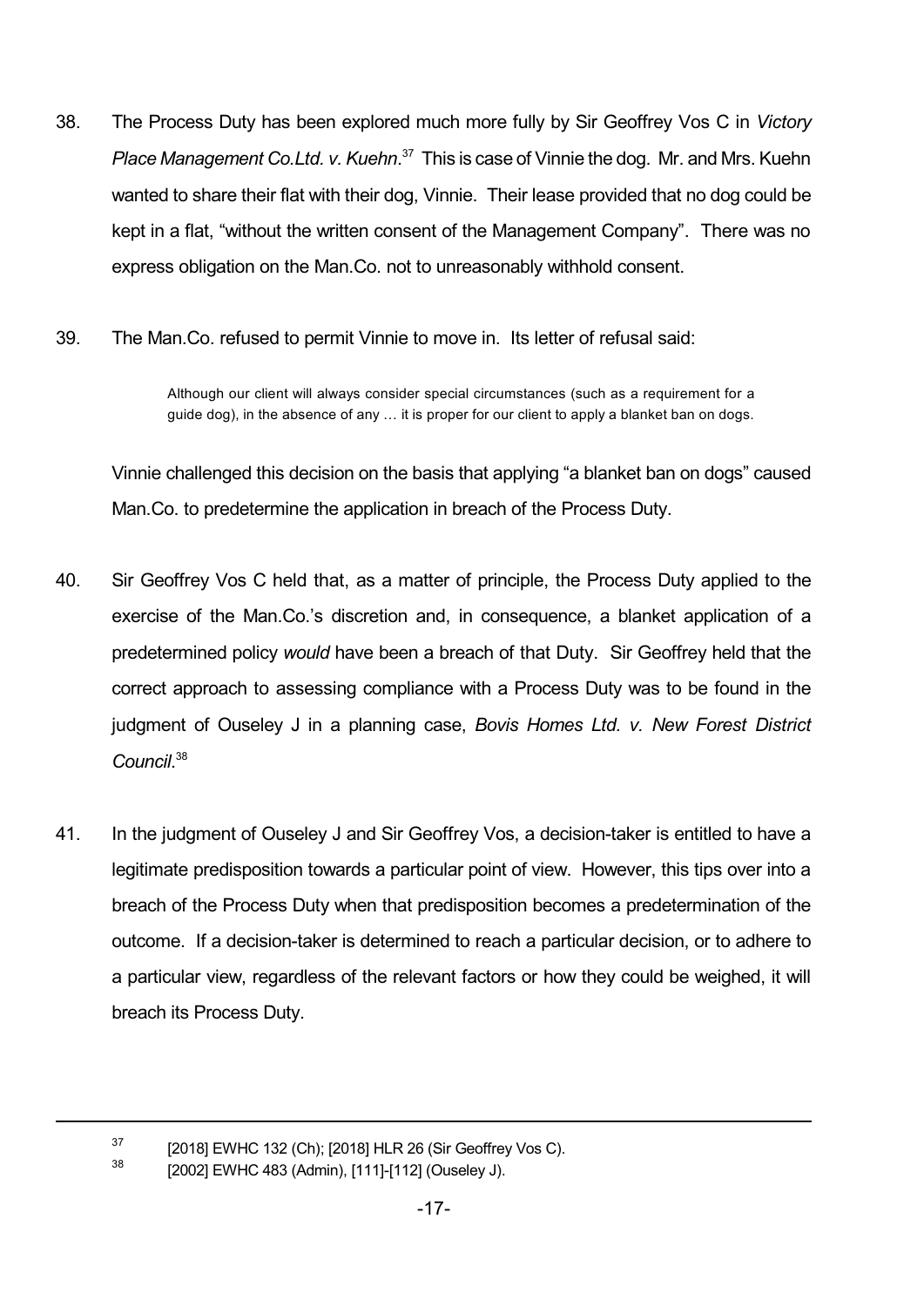- 42. The Process Duty requires fairness in the decision-taking process because it demands that the decision-taker weighs and balances all obviously relevant factors, disregards the irrelevant and, as part of that process, it demands the taking into account of any other viewpoints, which may justify a different balancing of the various relevant factors. It therefore matters not whether that predetermination is caused by the adoption of an inflexible policy, or by the closing of the decision-taker's mind to the fair consideration and weighing of the relevant factors.
- 43. Perhaps what is more important from our point of view as advisors, Ouseley J and Sir Geoffrey were agreed that a decision-taker who wholly delegated the taking of a decision to a third party would be in breach of the Process Duty.<sup>39</sup>
- 44. Having identified the legal principles, the Chancellor then found, as a matter of fact, that the Man.Co. had sufficiently considered the application to have satisfied the "Process Duty".<sup>40</sup> The board was able to prove that they had discussed and genuinely considered allowing Vinnie to move in - if he could demonstrate that he was an "assistance dog".<sup>41</sup> Sir Geoffrey stressed that "context is everything" and the relative informality of the decision-taking process was not to count against the board. That said, a bit more formality might have avoided the board members being extensively cross-examined over the course of a threeday trial as to how they took the decision.<sup>42</sup>
- 45. One last thing before I leave poor old homeless Vinnie. His case was not put before Sir Geoffrey on the basis that there had been a breach of the Outcome Duty. However, the

 $^{40}$  At [38].

 $39$  One can take this too far: if a decision is lawfully delegated to an agent in the strict legal sense, then a decision of an agent is a decision of the agent's principal. The risk is that some contractual powers are not capable of delegation. The safer answer to simply to avoid delegation to a third party, as opposed to an employee or officer of the company.

<sup>41</sup> It had been said in correspondence that Vinnie was an assistance dog, but this was never put in evidence.

<sup>42</sup> See the Chancellor at [21]: he was sitting on an appeal from the poor soul who had to try the case in CCLC, HH Judge Cryer.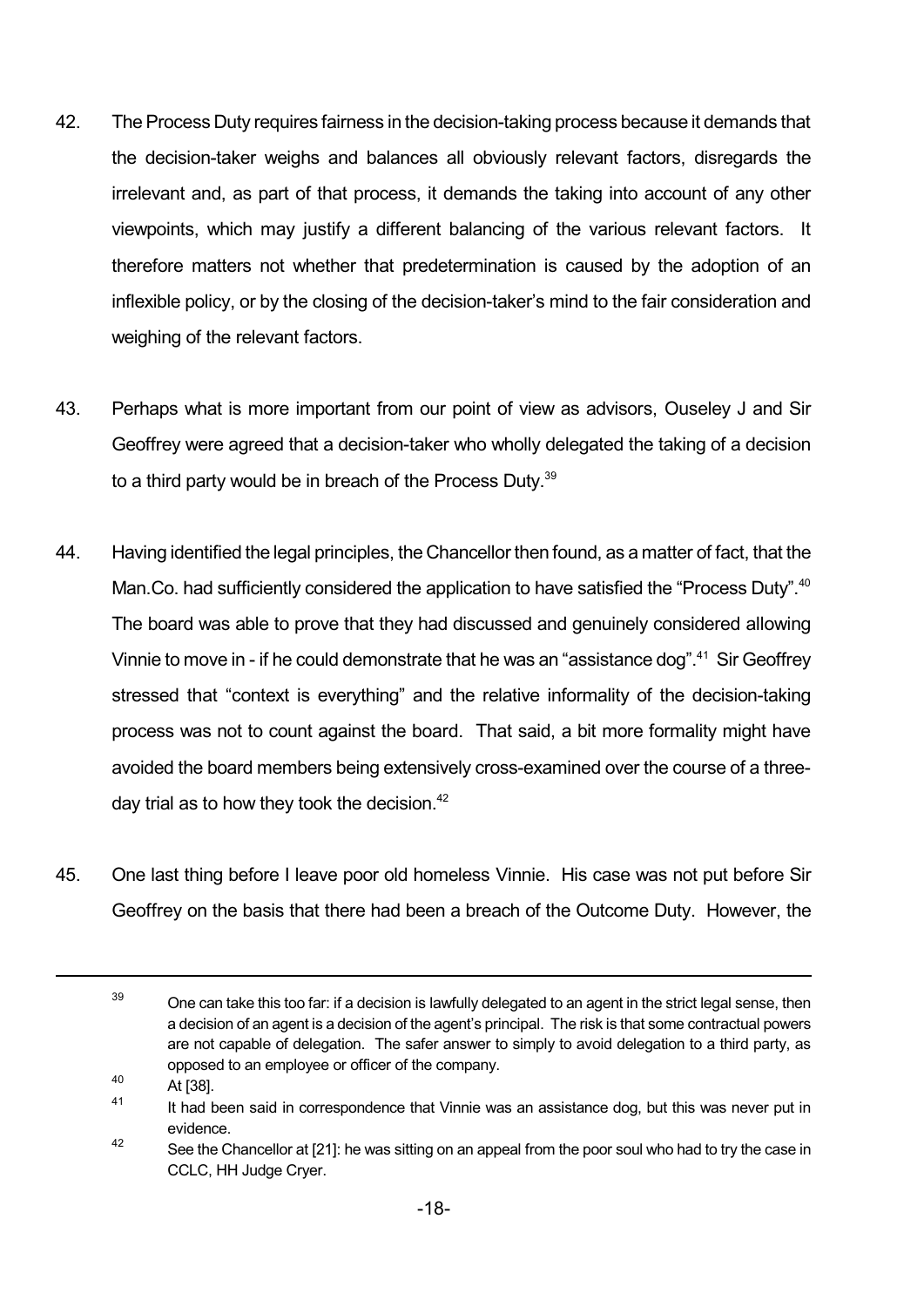Judge said, *obiter*, that the Outcome Duty applied, even though the "no pets" clause did not prohibit any unreasonably withholding of consent. He considered that a "no pets without consent" clause was for the benefit of individual tenants, as well as the residents of the block collectively and for the benefit of the Man.Co. as manager of the block. This potential divergence of interest triggered the Outcome Duty, as identified in the *Braganza* case. Accordingly, when deciding whether to give the dog a home, Man.Co.:

[33] ... obviously ... should behave reasonably in considering whether or not to grant consent. Reasonableness in that context involves both a reasonable process and a rational outcome.

## *Is There Going to Be a Braganza Bonanza?*

- 46. How widely do the *Braganza* Duties apply? Are we on the brink of a *Braganza* bonanza? Such evidence as we have within the law of landlord and tenant suggests an emphatic affirmative.
- 47. Vinnie did not appeal the Chancellor's decision. However, it seems that there will be an appeal in *Hicks v. 89 Holland Park (Management) Ltd.* <sup>43</sup> This is a case concerned with the withholding of approval of plans and of consent to build, pursuant to a freehold restrictive covenant. HH Judge Pelling QC, sitting as a Judge of the High Court, followed Vinnie's case, to hold that *Braganza* Duties applied to matter before him. <sup>44</sup> An appeal to the Court of Appeal is pending.
- 48. I do not know if the application of the *Braganza* Duties will be before the Court of Appeal. If so, the Court of Appeal has already shown no little enthusiasm for them in *Nº.1 West India Quay (Residential) Ltd. v. East Tower Apartments Ltd.* <sup>45</sup> The landlord had given consent to assign, subject to three conditions. One was held to be unreasonable: the landlord had charged £350.00 + VAT for the licence itself, which was greater than the actual cost to it of

<sup>43</sup> [2019] EWHC 1301 (Ch) (HH Judge Pelling QC, sitting as a Judge of the High Court).

<sup>44</sup> At [53]-[56].

<sup>45</sup> [2018] 1 WLR 5682 (CA).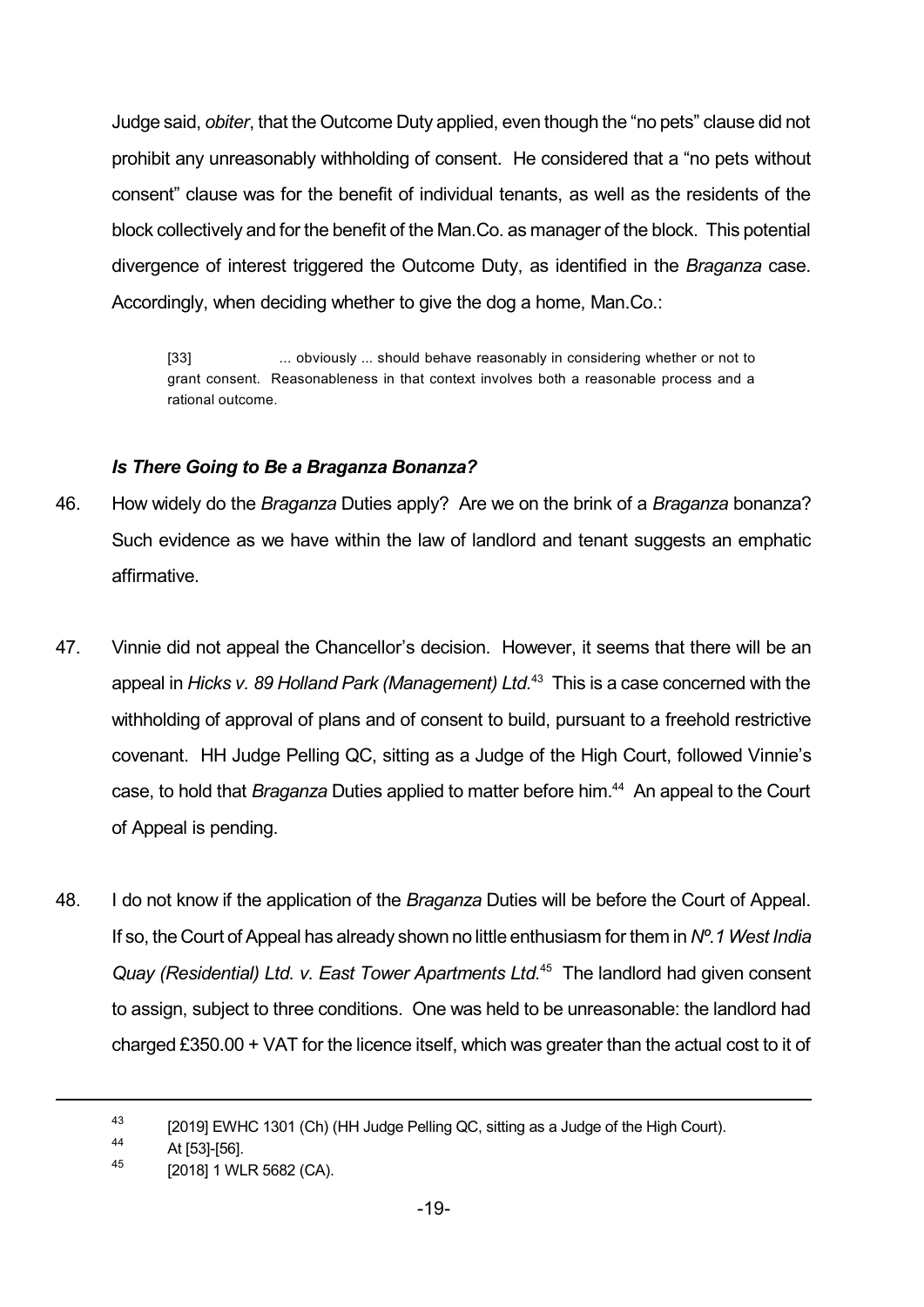granting the licence.<sup>46</sup> The Court of Appeal confirmed that one bad condition does not vitiate a decision, provided that the other reasons and conditions were good ones. Neither proposition was legally controversial,<sup>47</sup> which illuminates the enthusiasm shown by Lewison LJ for importing *Braganza* into this context: there was no need to apply the *Braganza* Duties. Nevertheless, Lewison LJ (with whom Floyd and Peter Jackson LJJ agreed) said:

[37] Since the landmark decision of the Supreme Court in *Braganza v. BP Shipping Ltd.* we have also learned that the exercise of a contractual discretion is to be judged by the same principles as the exercise of public law discretions. A line of cases in that field has held that where a decision maker gives a good reason and a bad reason for a decision, there are cases in which the good reason is enough to support the decision. ...

- 49. Lewison LJ had already applied the *Braganza* Duties to the question of whether costs were "reasonably incurred" in the context of residential service charges and the Landlord and Tenant Act 1985, section 19(1)(a). This was in *Waaler v. Hounslow London Borough Council*. <sup>48</sup> The Council, as freeholder, decided that the best way to keep a block of flats "in good repair and condition" was to replace the wooden-framed windows with metal units, even though that would require the replacement of the cladding and the removal of some asbestos. The costs would be passed onto the tenants, who included Miss. Waaler, through a service charge. They challenged the decision on the basis that, had the Council had regard to their limited temporal interest in the block and their financial position, it should have either repaired the wooden frames or borne the cost of the works as an improvement.
- 50. The Upper Tribunal and the Court of Appeal agreed with Miss. Waaler. Lewison LJ thought that was obvious that the *Braganza* Duties applied:

[23] ... In my judgment Hounslow's contractual ability to undertake improvements whose cost is to be passed on to the lessees is constrained by these *[Braganza]* principles. In my judgment therefore the rationality test applies to both a choice as between different methods of repair and also to a decision whether to carry out optional improvements.

<sup>46</sup> This was the law anyway: *Dong Bang Minerva (UK) Ltd. v. Davina Ltd.* [1996] 2 EGLR 31 (CA). 47 This was also the law anyway: *British Bakeries (Midlands) Ltd. v. Michael Testler & Co.* [1986] 1 EGLR 64 (Peter Gibson J); *BRS Northern Ltd. v. Templeheights Ltd.* [1998] 2 EGLR 182 (Neuberger J). 48

<sup>[2017]</sup> 1 WLR 2817 (CA).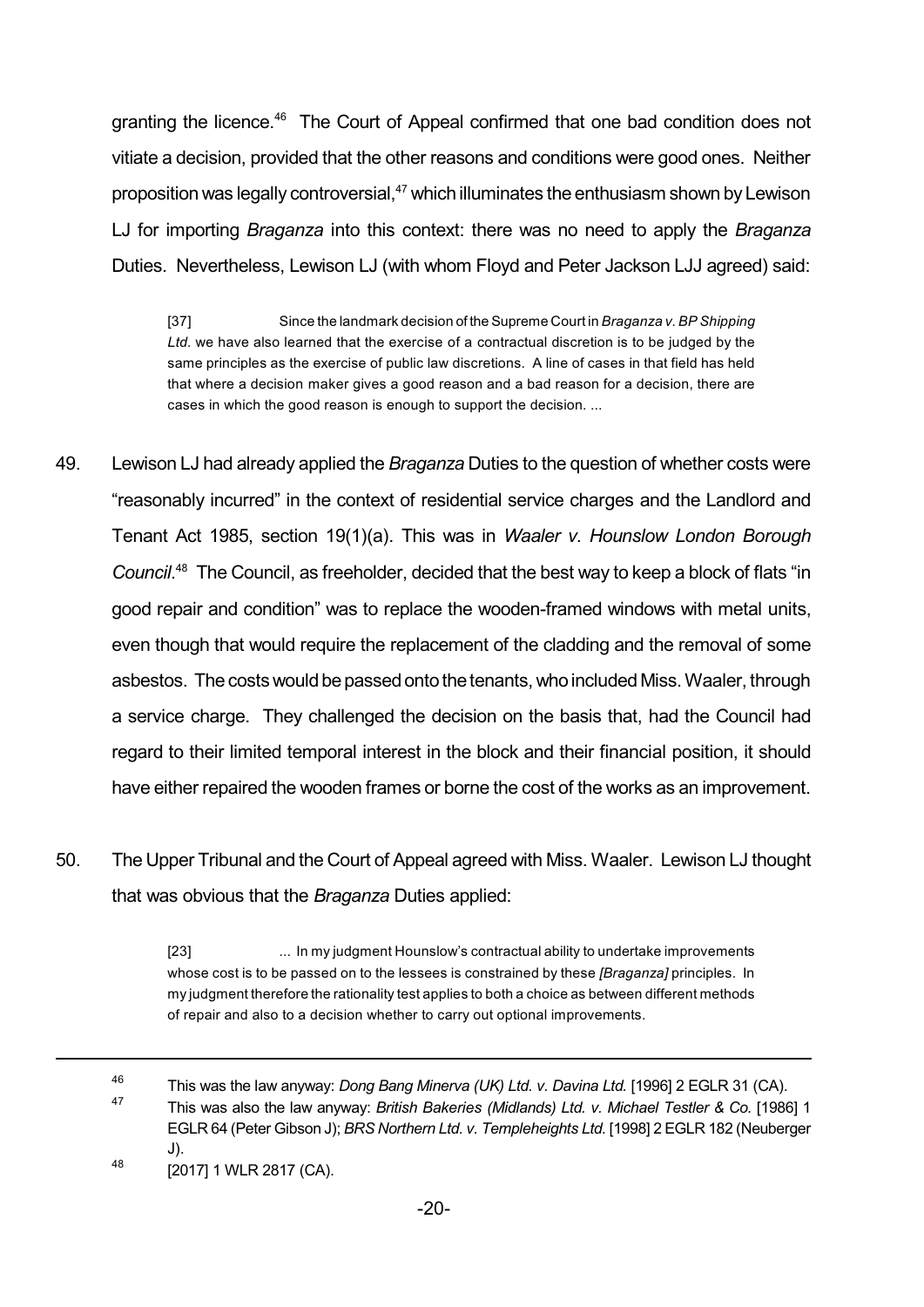Burnett andPatten LJJ agreed. The Council's decision complied with the *Braganza* Duties, but it failed on the basis that the costs were not "reasonably incurred" for the purposes of the Landlord and Tenant Act 1985, section 19(1)(a).

- 51. Although *Waaler* was a residential landlord and tenant case, Lewison LJ separated his application of the *Braganza* duties from his consideration of the special statutory regime under the 1985 Act. To me, the message is clear: any landlord exercising a choice as to which methods of repair to choose must now discharge the *Braganza* Duties, whether or not the costs are to be passed on through a service charge and irrespectively of whether the subject property is commercial or residential.
- 52. There is only one obvious limitation on the imposition of the *Braganza* Duties. As Baroness Hale acknowledged, the imposition of the *Braganza* Duties is a result of there being an implied term into the contract. <sup>49</sup> As Lord Parker explained in *Tamplin Steamship Co. v. Anglo-Mexican Petroleum Products Co.Ltd.*, no term can be implied which is inconsistent with, or contrary to, the intention of the parties, as discerned from the express terms.<sup>50</sup> It would probably take an extraordinary clause in a repairing covenant to authorise a landlord making an *irrational* choice of works, but I suppose anything is possible...

## *Conclusion - Reasons to Be Rational are Reasons to Be Cheerful:*

- 53. In light of *Waaler*, the landlord's the right to choose to implement works of repair at the costs of which will be recovered through a service charge is clearly constrained by the *Braganza* duties - even in respect of commercial premises.
- 54. This is good for tenants wishing to challenge their landlords' decisions, but it is also good for landlords, too. If the landlord takes a decision to undertake works which:

<sup>49</sup> At [30]-[31].

<sup>50</sup> [1916] 2 AC 397, 422 (HL).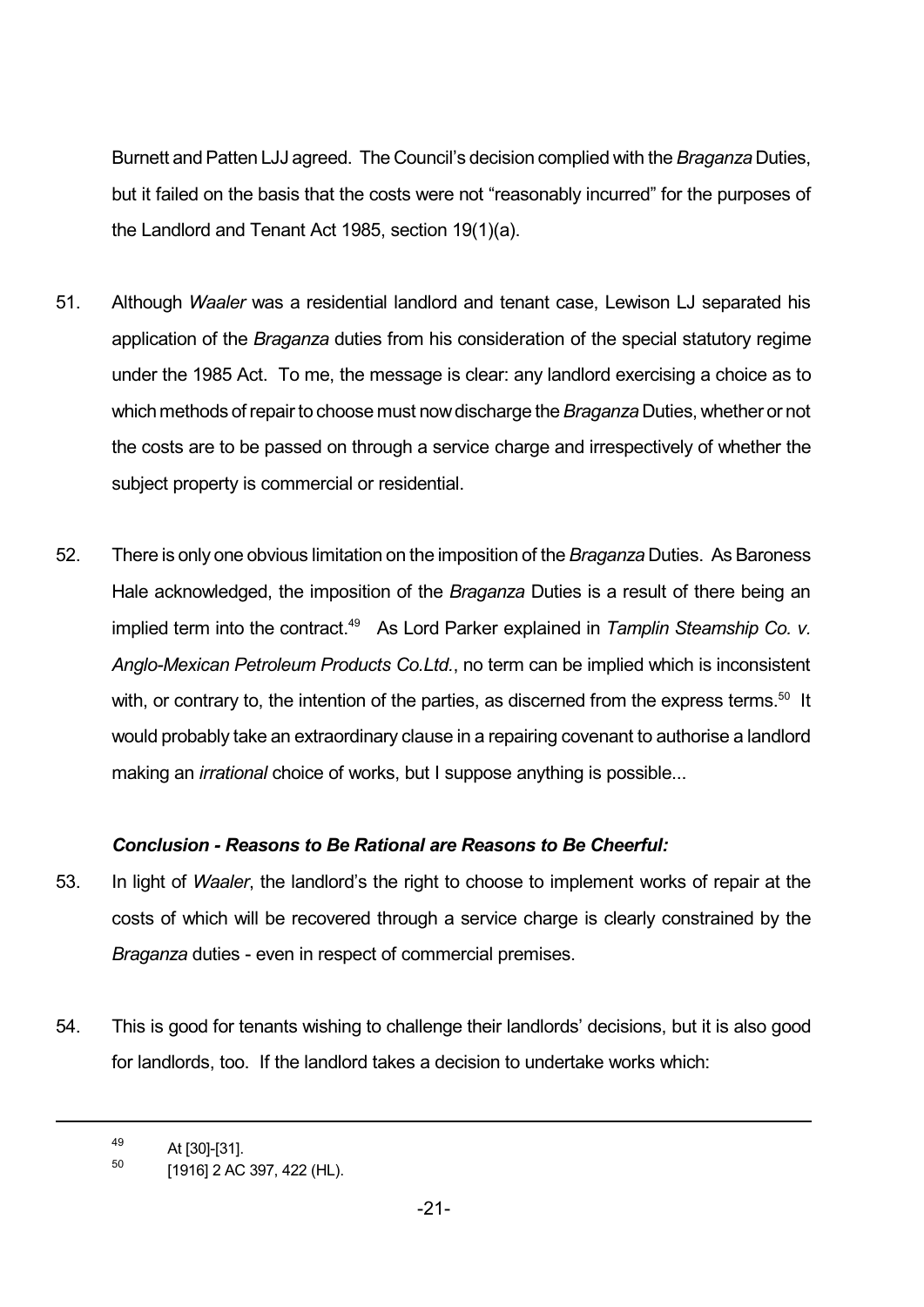- 54.1 discharges the Process Duty;
- 54.2 specifically considers the impact of the decision on the tenants, especially a tenant who might have been granted a short term, or might only have a short amount of their original term left;
- 54.3 discharges the Outcome Duty;
- 54.4 is "prudent", in the sense that it is a choice which a competent and careful surveyor would advise as *an* appropriate solution (not *the* best or most appropriate solution); and
- 54.5 is properly documented, so it can be seen that the various duties have been discharged; then

the decision is highly likely to be an objectively sound decision which is incapable of serious challenge. It might not be a decision that the tenant - or even the landlord - might have wanted to have arrived at, but at least the time and cost of a pointless challenge are avoided.

55. With challenges in mind, I think that the last words ought to be these words of caution and, indeed, prudence from Mocatta J, in *The MV Vainqueur José*: 51

> Where, as here, the success or failure of a claim depends on the exercise of a discretion by a lay body, it would be a mistake to expect the same expert, professional and almost microscopic investigation of the problems, both factual and legal, that is demanded of a suit in a court of law.

<sup>51</sup> [1979] 1 Lloyd's Rep 557, 577 (Mocatta J). Approved in *Braganza* by Baroness Hale at [31] and Lord Neuberger at [122]